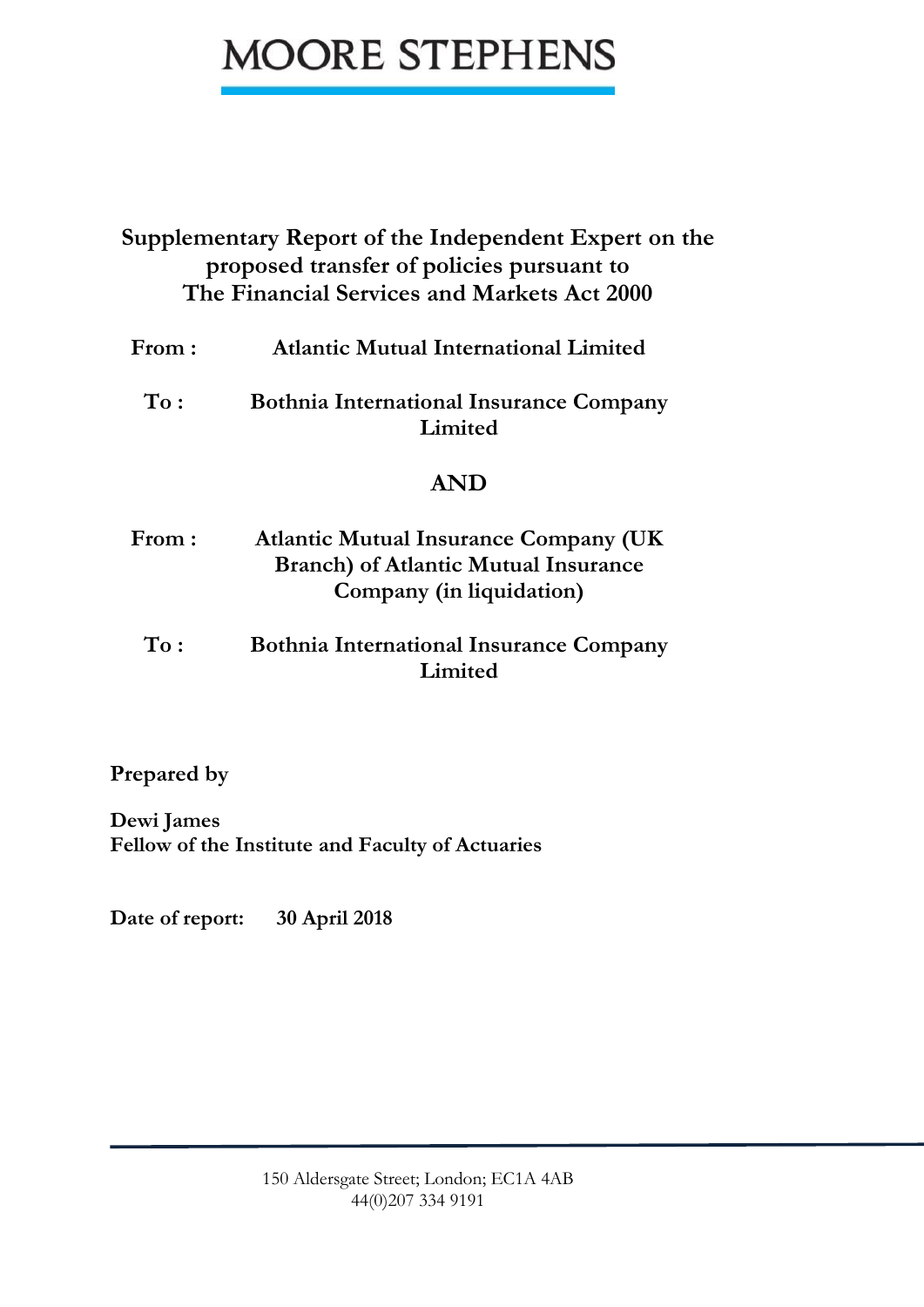### Contents

### Appendices

- 1. Definitions
- 2. Schedule of key information provided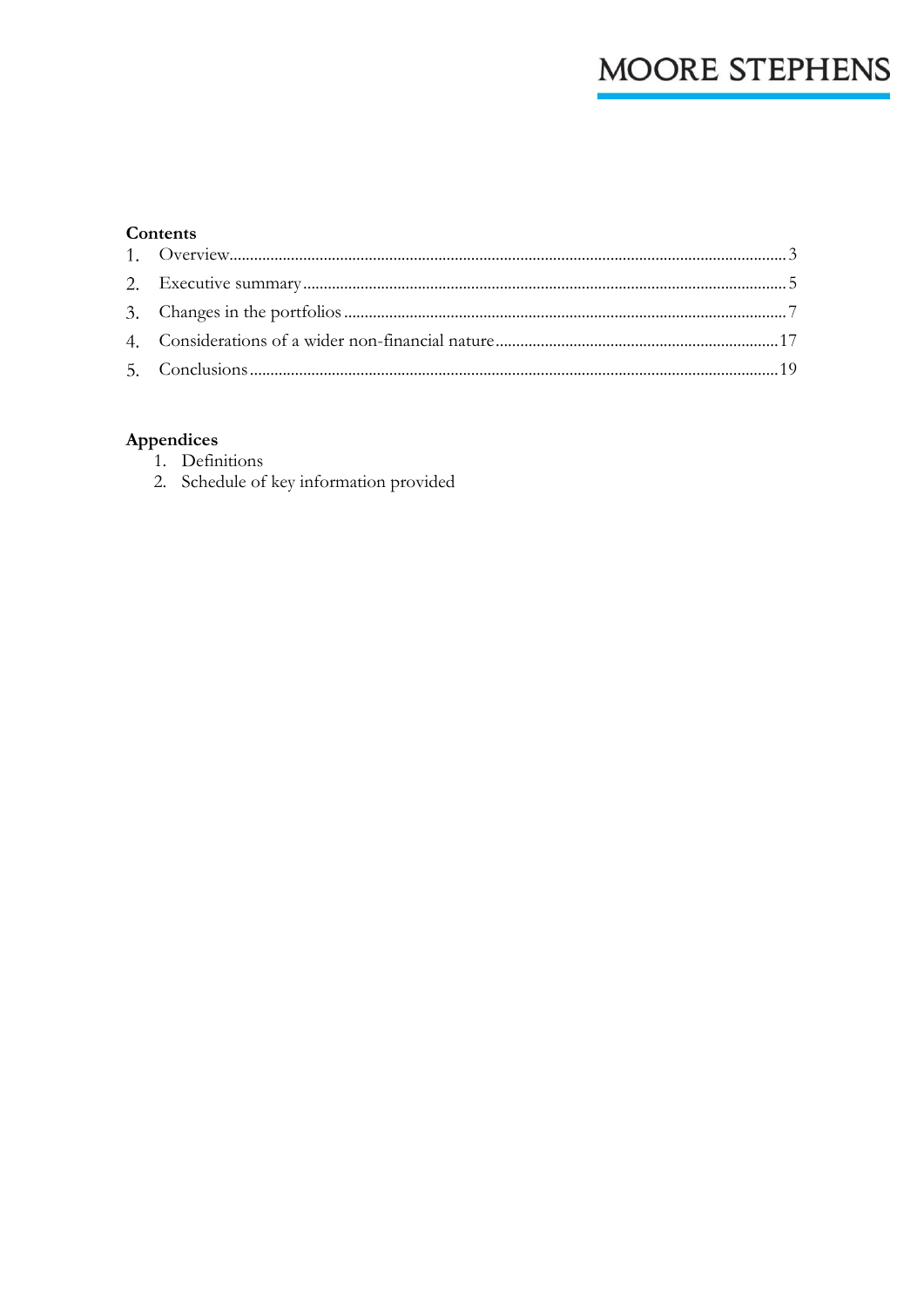#### <span id="page-2-0"></span> $1.$ **OVERVIEW**

- 1.1 I, Dewi James, prepared a report ("the Report") to the Court dated 16 October 2017 on the proposed transfer of rights and liabilities under policies underwritten or assumed by Atlantic Mutual International Limited ("AMIL") and Atlantic Mutual Insurance Company - UK Branch ("AMIC-UK"), to Bothnia International Insurance Company Limited ("Bothnia"), together the "Parties". Where terms are not otherwise defined within the body of this document, I adopt the definitions set out in Appendix 1.
- 1.2 The conclusions of the Report were based on financial information available up to 31 December 2016 together with other information available to me when I prepared the Report. I noted in the Report that prior to the final hearing to sanction the proposed transfers, I would prepare a supplementary report in order to update the Court on the effect of financial developments in the intervening period on my conclusions.
- 1.3 This report (the "Supplementary Report") provides a summary of my review of the Additional Information and explains how, if at all, I have changed my conclusions from those set out in the Report as a result of my review of the Additional Information. As such, the Supplementary Report should be considered supplementary to the Report and does not supersede it. Unless stated otherwise in the Supplementary Report, all analyses and conclusions as set out in the Report remain valid.
- 1.4 I have sought, and been provided with further information to enable me to update the conclusions in the Report; details of the material elements of the Additional Information are set out in Appendix 2.
- 1.5 Reliance has been placed upon, but is not limited to, the Additional Information as well as upon the information set out in Appendix 3 of the Report. My opinions depend on the accuracy and completeness of this data, information and the underlying calculations. I have discussed the Additional Information with CHL (on behalf of Bothnia), and Willkie Farr & Gallagher (UK) LLP and NYLB (on behalf of AMIC-UK and AMIL) and have considered how it has changed from similar information provided in support of the Report. I have not re-reviewed the methodology and assumptions used by Bothnia, AMIC-UK or AMIL in their assessments of the liabilities and solvency capital of their respective firms, and, except where stated otherwise, I have not attempted to review in detail the calculations performed. I am unaware of any issue that might cause me to doubt the material accuracy of the Additional Information, but I give no warranty as to its accuracy. I accept no responsibility for errors or omissions arising in the preparation of the Supplementary Report due to inaccuracies in the preparation of the Additional Information, provided that this shall not absolve my liability arising from an opinion expressed recklessly or in bad faith.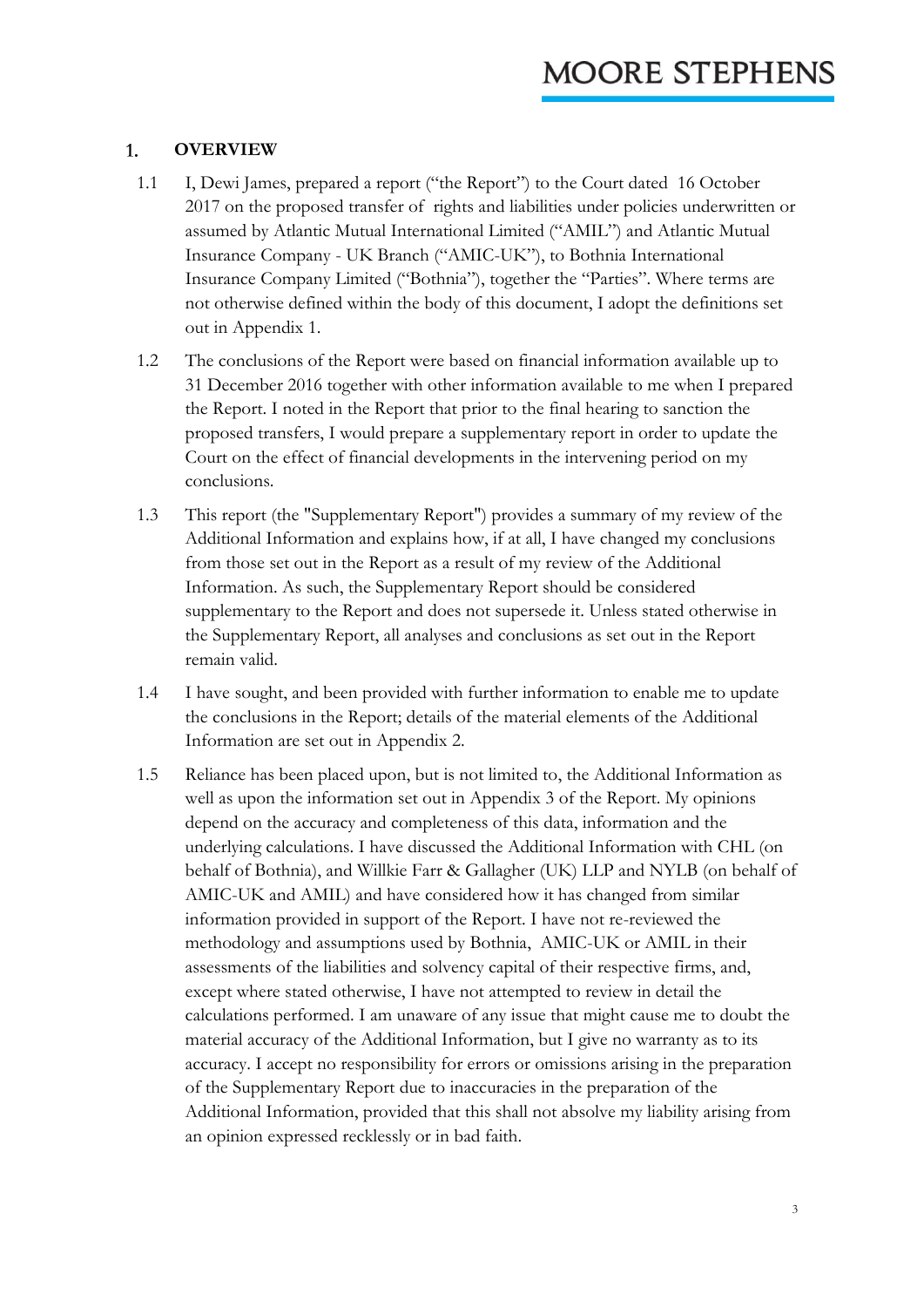- 1.6 In all cases I have requested the most recent information available. Both CHL (on behalf of Bothnia) and Willkie Farr & Gallagher (UK) LLP and the NYLB (on behalf of AMIC-UK, AMIL and AMIC-ILQ) have informed me that there have been no developments since the date of the Report, other than as provided in the Additional Information, which might be relevant to the Transfers.
- 1.7 I have considered administrative and regulatory aspects of the proposed Transfers and the comparative financial strength of the balance sheets of the affected parties both pre- and post- Transfers. Since both AMIL and AMIC-UK have no notified claims and no booked policyholder liabilities, and both are wholly reinsured by Bothnia, my primary concern relates to the financial strength of Bothnia. In evaluating the financial strength of the balance sheets I have considered in particular the level of available own funds relative to the Solvency Capital Requirement (the "SCR"), which I referred to as the Capital Ratio. In the Report, I characterised the strength of the balance (paragraph 4.19 of the Report) as :

#### **Table 1 : Description of Capital Ratio levels**

| Capital Ratio     | Description                        |
|-------------------|------------------------------------|
| $100\% - 119\%$   | <b>Sufficiently Capitalised</b>    |
| $120\% - 149\%$   | More than Sufficiently Capitalised |
| $150\% - 199\%$   | Well Capitalised                   |
| Greater than 200% | Very Well Capitalised              |

- 1.8 In forming my opinion I have considered the following key aspects:
	- Bothnia's balance sheet and the level of surplus funds in relation to its insurance liabilities and the required level of regulatory surplus capital (paragraph [3.21\)](#page-12-0)
	- The reserving standards and procedures relating to the estimation of insurance liabilities in Bothnia (paragraphs [3.8](#page-9-0) to [3.12\)](#page-10-0)
- 1.9 I am required to comply with relevant professional standards and guidance which are issued by the Financial Reporting Council ("FRC") and adopted by the Institute and Faculty of Actuaries. The Supplementary Report conforms with Technical Actuarial Standards ("TAS") :
	- TAS 100: Principles for Technical Actuarial Work
	- TAS 200: Insurance
- 1.10 The Supplementary Report further conforms with Actuarial Professional Standards ("APS"), APS X2: Review of Actuarial Work and APS X3: The Actuary as an Expert in Legal Proceedings. Peer review of this report has been carried out by a senior member of the actuarial department at Moore Stephens LLP who was suitably independent of the work being carried out.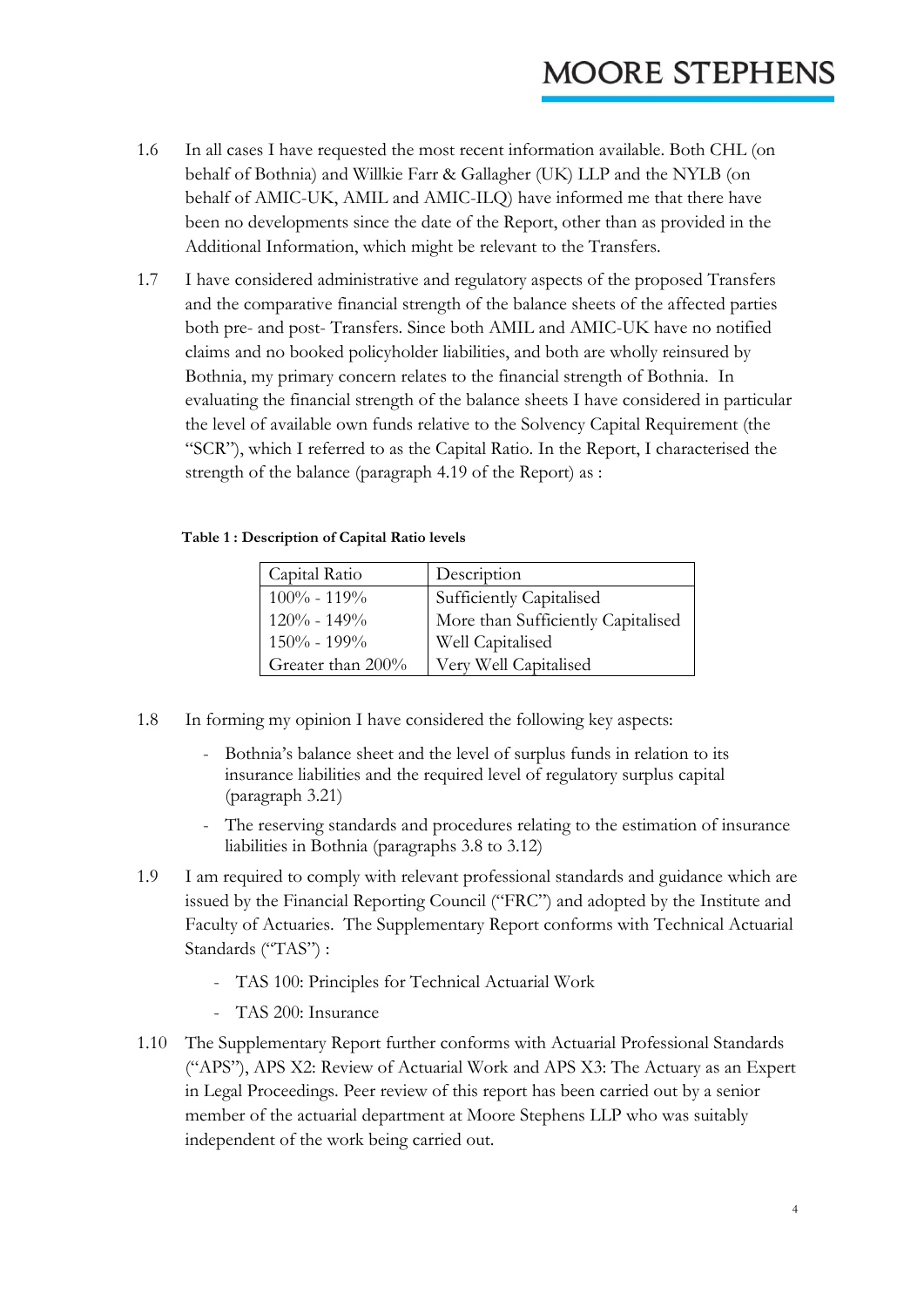- 1.11 I have complied with such standards, subject to the principles of proportionality and I have relied upon the work and information provided to me by the professional staff of the Parties and their advisors to be consistent and accurate
- 1.12 Moore Stephens LLP's and my responsibilities and liabilities are limited to AMIL, AMIC-UK, AMIC-ILQ, Bothnia, affected parties and the Court and exist only in the context of the use of my report for the purpose set out above. Neither Moore Stephens LLP, nor I, will accept any liability or responsibility in relation to the use of this report for any other purpose.
- 1.13 The remainder of the Supplementary Report is set out under the following section headings :
	- Executive Summary
	- Changes in the portfolios
	- Considerations of a wider non-financial nature
- 1.14 My overall conclusion and confirmatory statement are in section [5.](#page-18-0)

#### <span id="page-4-0"></span> $2.$ **EXECUTIVE SUMMARY**

### Impact on the classes of policyholder

- 2.1 Impact upon the Transferring Policyholders
	- The Transferors, AMIL and AMIC-UK, are a subsidiary and a branch operation of an insolvent parent, AMIC -ILQ. Neither has experienced claim activity for a number of years and the remaining policyholder liabilities are recorded as nil in the December 2017 financial statements.
	- The Transfers are advantageous to AMIL and AMIC-UK since the Transferring Policyholders will benefit from the extensive operational resources of Bothnia and CHL should a claim arise in the future, capabilities which AMIL and AMIC-UK no longer retain in-house.
- 2.2 Impact upon the policyholders remaining in the Transferor entities
	- Subject to the Court's approval, there will be no remaining policyholders in AMIL or AMIC-UK following the Transfers.
- 2.3 Impact upon the existing policyholders of Bothnia
	- The Transfers have no impact on the existing policyholders of Bothnia since Bothnia is already a 100% whole account reinsurer of AMIL and AMIC-UK and the risks associated with the Transferors are already included within Bothnia's risk profile and balance sheet.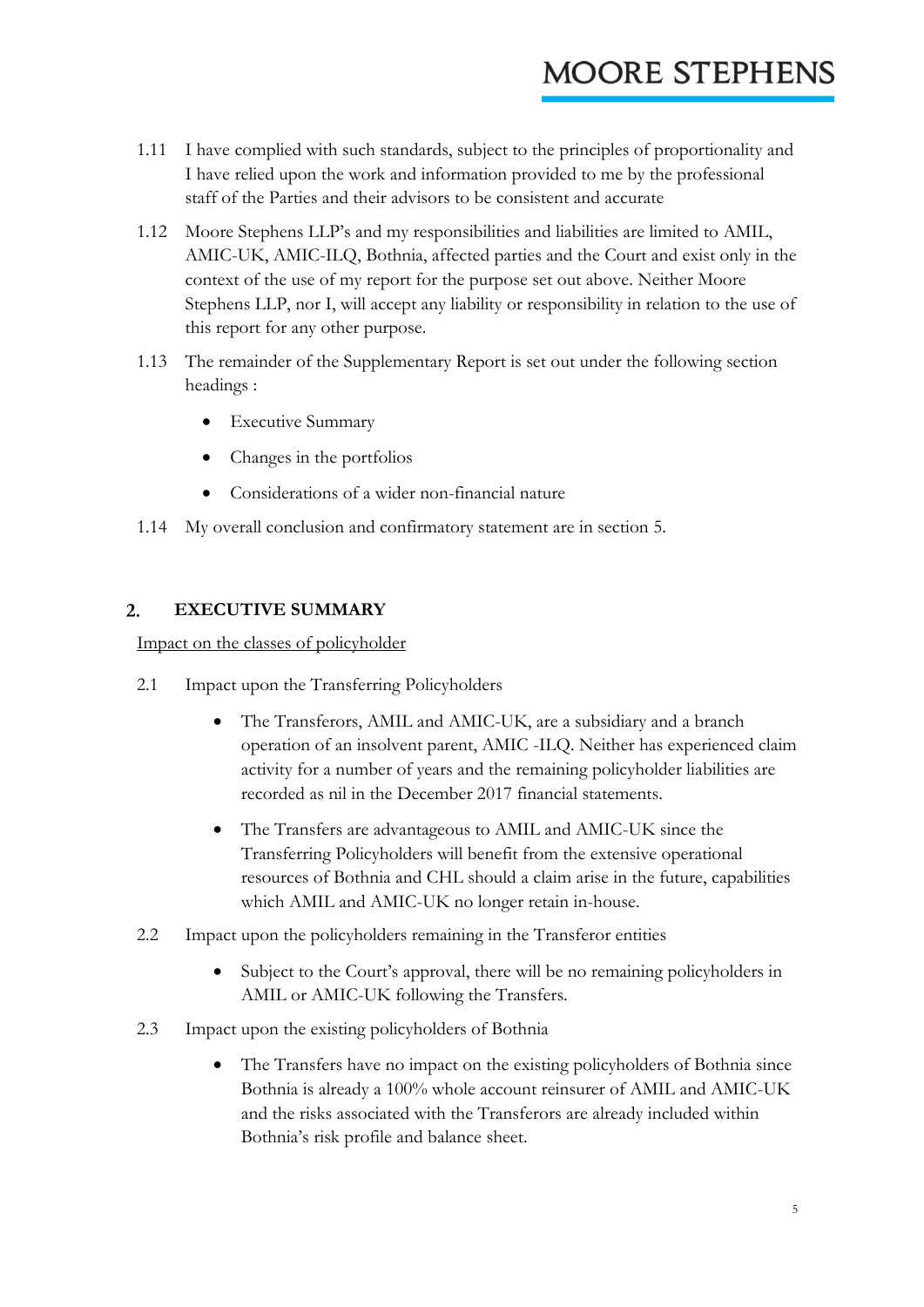### 2.4 Impact upon AMIC-ILQ

 The Transfers will enable NYLB to take further steps towards completing the liquidation of AMIC-ILQ, therefore the Transfers are advantageous to the existing policyholders of AMIC-ILQ.

#### Communication

2.5 I have confirmed with the relevant officers at CHL that the policyholder communication strategy which I explained in paragraph 8.12 of the Report was carried out. A correspondence log has been maintained, which I have reviewed, and I have confirmed that, to date, no objections have been raised to the proposed Transfers.

### Conclusion

- 2.6 Based on the financial developments that I have observed since I prepared the Report, and upon my review of the other information provided for the purposes of the Supplementary Report, I am satisfied that the security of the transferring AMIL and AMIC-UK policyholders, and of the existing policyholders of Bothnia, will not be adversely affected by the Transfers and that the Transfers will not adversely affect the service levels provided to any of those groups of policyholders.
- 2.7 I remain satisfied that there is no material adverse effect on the policyholders and creditors of AMIC-ILQ nor on the reinsurers of the Transferors.
- 2.8 The conclusion of the Supplementary report is the same as that expressed in the Report.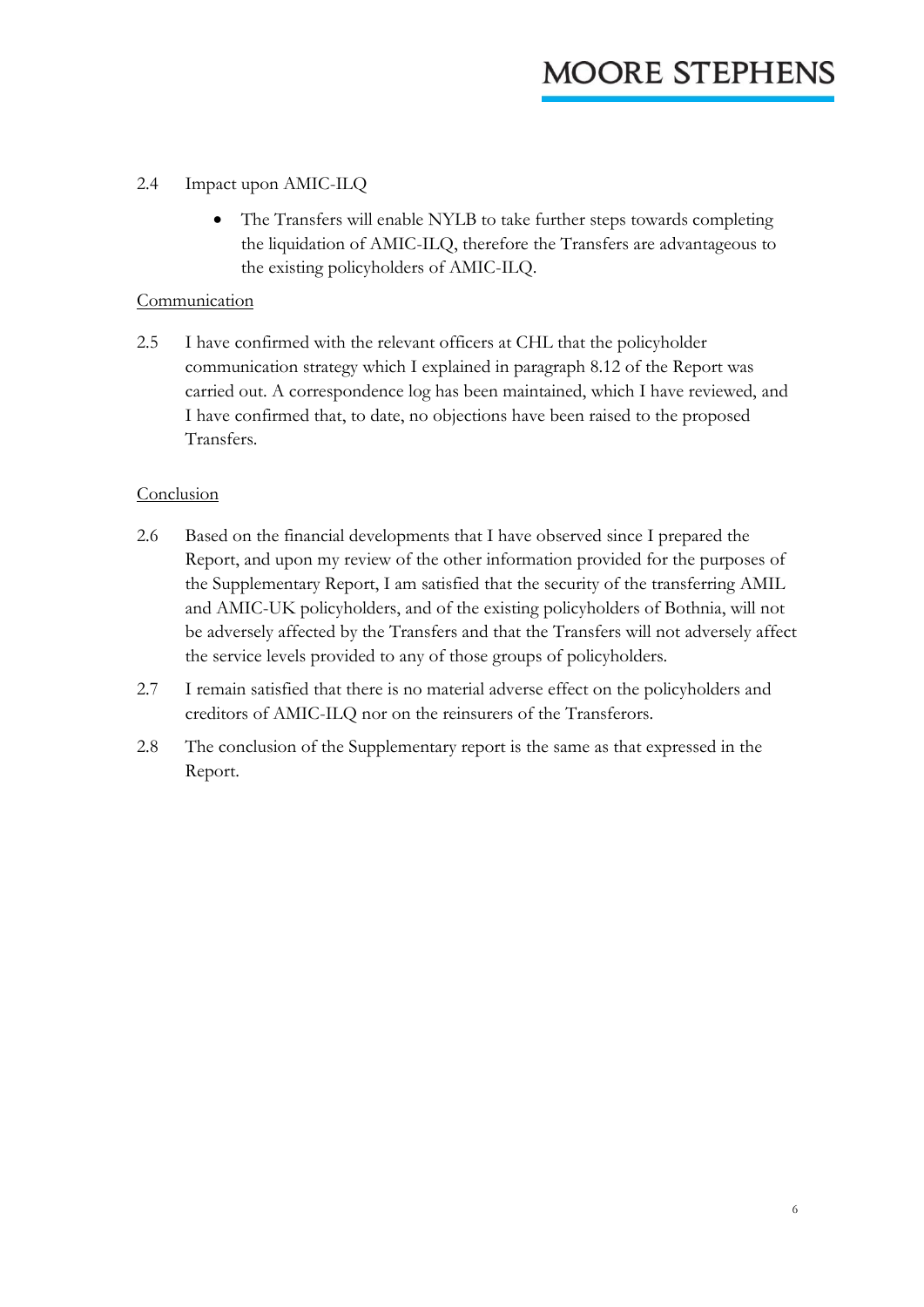#### <span id="page-6-0"></span> $3.$ **CHANGES IN THE PORTFOLIOS**

#### Changes to the Transferors

3.1 I have reviewed the unaudited statutory financial statements of AMIL and AMIC-UK. There have been relatively small movements in their financial condition since the review I carried out for the Report. I have noted the following :

### With respect to AMIL

- In the Report, I noted that AMIL had held a contingent IBNR provision of £250k for a number of years, this was wholly reinsured to Bothnia under the whole account reinsurance; the provision has now been reduced to nil. I commented upon the business composition, recent claim activity and short period of underwriting operation of AMIL in paragraphs 5.9 to 5.12 of the Report. Based on the risk profile and business mix of AMIL, coupled with the continued absence of any claim activity a nil provision at this stage is, in my view a reasonable stance.
- The balance sheet surplus has reduced since December 2016, reflecting the impact of the expenses of maintaining the operations.
- Overall the change in the balance sheet is not significant.

### With respect to AMIC-UK

There is no material change from the values observed in the Report.

The financial statements for the Transferors are based on unaudited, 31 December 2017 data. Based on the consistency of values in these financial statements with prior financial statements and the historical consistency between the unaudited and final audited values, I am satisfied that it is reasonable to form my view based on the unaudited financial statements provided. I have also confirmed with NYLB that no material change is anticipated to the unaudited financial statements.

#### Changes to AMIC-ILQ

3.2 I have not reviewed interim financial statements for AMIC-ILQ, however I have communicated with NYLB which has confirmed that the status of AMIC-ILQ is not materially different to its condition as at 31 December 2016. Given the degree of its insolvency as indicated in paragraph 5.52 of the Report, I do not consider it necessary for the purposes of the Supplementary Report to further review the financial condition of AMIC-ILQ.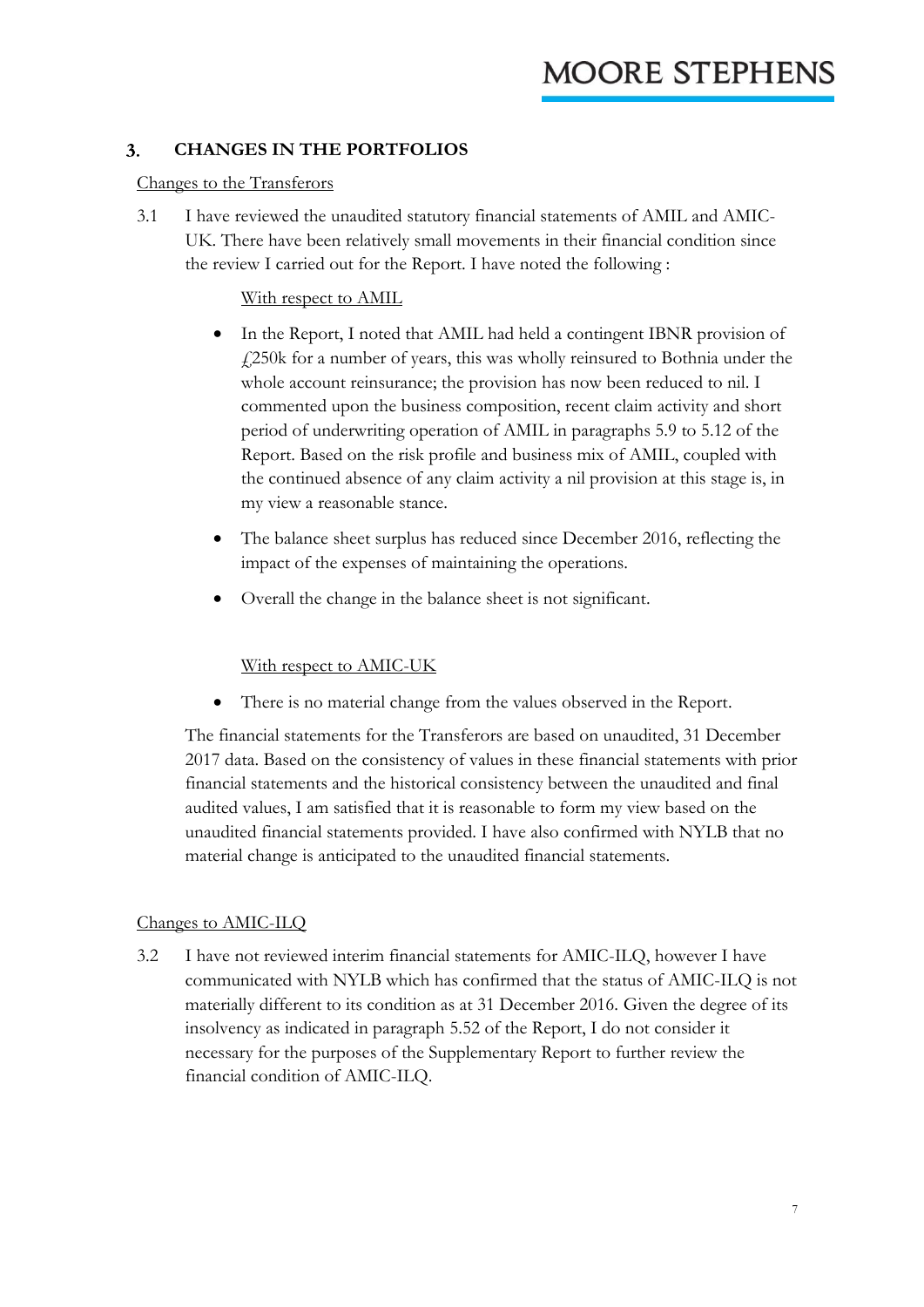### Changes to Bothnia

- 3.3 I noted in the Report (paragraph 7.43) that Bothnia's business activity is the acquisition and consolidation of portfolios in run-off with a view to managing the residual liabilities at a profit.
- 3.4 I noted in the Report (at paragraph 1.11), transactions which were in various stages of completion, namely:
	- The assimilation of the policyholder liabilities of members of RFP, and their Part VII Transfer to Bothnia;
	- The assimilation of certain policyholder liabilities of the Gibbon pool; and
	- Bothnia entered into a whole account reinsurance, the Bothnia ADC, which was intended to manage the portfolio down-side risk and optimise its regulatory capital requirement.
- 3.5 With respect to the above transactions,
	- I have confirmed with the senior function holders of CHL that the transactions intended for both RFP and Gibbon have been concluded as anticipated. For completeness, I have reviewed the report of the Independent Expert on the Part VII Transfer of the RFP business of QBE Insurance Europe and Moorgate Insurance Company Limited and the supplementary report which was prepared shortly prior to the final sanction hearing.
	- Bothnia has cancelled the Bothnia ADC. This was due to uncertainty regarding its treatment for regulatory capital purposes under the Standard Formula. I noted in paragraph 7.42 of the Report that there were some technical complexities in precisely quantifying the benefit of the Bothnia ADC and I therefore did not rely on it in forming my opinion. The cancellation of the Bothnia ADC is therefore not material to my current opinion.
- 3.6 Since I prepared the Report, Bothnia has acquired additional portfolios. These consist of segments of legacy business in respect of Assicurazioni Generali SpA ("Generali") and of Project Glen. These transactions were effected on 16 December 2017 and 11 December 2017 respectively. When the majority of the work underlying the Report was prepared, these transactions were not considered sufficiently likely to be successfully completed to be included in the formation of my opinion at the time.
	- Generali

This relates to business of Generali in its US and UK branch operations.

The US branch business is reinsured by Bothnia and it is not intended that this business will be legally transferred to a CHL risk carrier at present.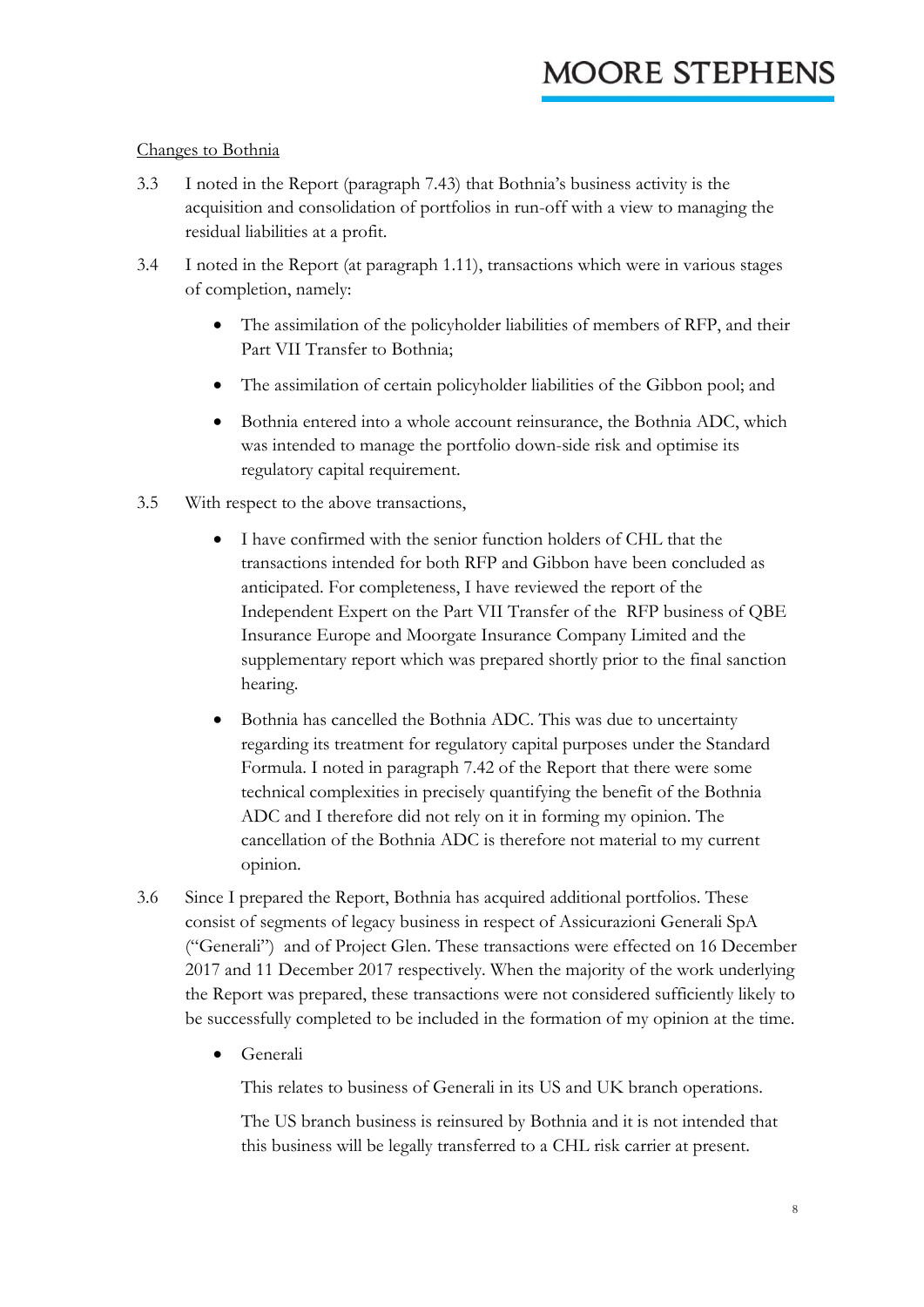The legacy business of the UK branch of Generali is reinsured by Bothnia under a separate reinsurance contract. This business, being the branch business of an Italian company, will be transferred to Bothnia through the legal transfer mechanism of IVASS, the Italian regulatory authority. This transfer will involve consultation with other European regulators, including FIN-FSA and policyholders will also be notified of the transfer for their consideration.

Each of the branches is protected under a separate reinsurance arrangement with Bothnia and under the terms of the reinsurances, Bothnia has established separate collateral funds exclusively for the benefit of each of the Generali UK and US branch liabilities, at a level agreed with Generali. The funds are not available to meet Bothnia's other liabilities and are designed as Ring-Fenced Funds for the purposes of Bothnia's regulatory capital calculations. The Ring-Fenced Fund restrictions applicable to the Generali UK branch liabilities will be removed when the legal transfer of Generali's UK branch liabilities to Bothnia is complete. I have been advised by CHL's Group Actuarial Director that the legal transfer of Generali's UK branch liabilities to Bothnia is expected to be completed by  $30<sup>th</sup>$  June 2018.

Project Glen

This is a reinsurance of certain portfolios of a major European reinsurance company, with Bothnia. The identity of the entity involved is commercially sensitive to Bothnia and to the counterparty and I am not at liberty to disclose the identity of Bothnia's counterparty.

Under the terms of the reinsurance, Bothnia has established a separate collateral fund exclusively for the benefit of the Glen liabilities, at a level agreed with Glen. The fund is designated as a Ring Fenced Fund for the purposes of Bothnia's regulatory capital calculations. The Ring-Fenced Fund restriction will be removed when the legal transfer of Glen's liabilities to Bothnia is complete. The legal transfer of Glen's liabilities is expected to be completed by 31st December 2018.

The transfer will require consultation with FIN-FSA as well as other applicable European regulators as part of the legal transfer process. The policyholders of the transferring business will be notified of the transfer in line with the applicable regulatory approval process.

- 3.7 As a result of the Generali and Project Glen reinsurances, the scale of Bothnia's insurance liabilities has increased significantly since I prepared the Report as illustrated below :
	- On a GAAP basis, the claims provisions (including the anticipated claims) handling expenses) increase from  $\ell$ 49m at 31 December 2016 to  $\ell$ 168m at 31 December 2017; and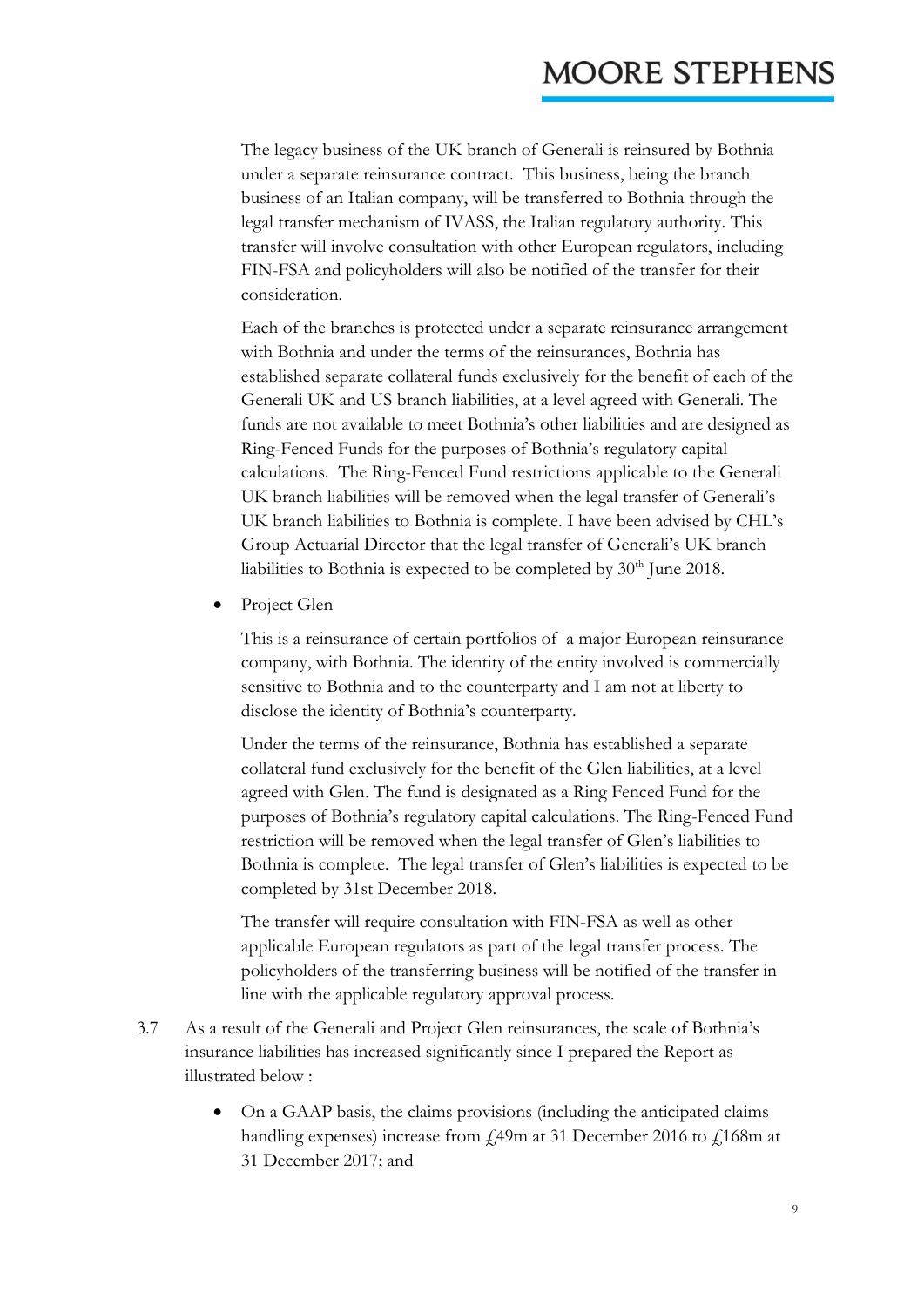- on a Solvency II basis, the technical provisions (including the Solvency II risk margin) increase from  $\frac{1}{42m}$  to  $\frac{1}{157m}$
- <span id="page-9-0"></span>3.8 In order to satisfy myself that the basis of establishing claims provisions and the determination of the regulatory capital requirement is consistent with that underlying the Report, I have reviewed a number of key documents in detail. I have also confirmed with CHL's Group Actuarial Director and Director of Operations that the governance surrounding the evaluation of the new portfolios, Bothnia's risk appetite and the technical basis of the quantification of the claims provisions is consistent with the practice and standards underpinning the opinion expressed in the Report. The key documents that I have reviewed for these purposes are :
	- CHL's claims and operations team due-diligence review of Generali
	- CHL's claims and operations team due-diligence review of Project Glen
	- CHL's internal actuarial review of the technical provisions for statutory (GAAP) accounting purposes
	- CHL's internal actuarial review of the technical provisions for Solvency II accounting purposes
	- Bothnia's most recent ORSA document, which was issued in December 2017.
- 3.9 I am satisfied that the due-diligence reports on Generali and Project Glen are complete in their scope, identifying both financial and operational aspects of the entities being reinsured and eventually to be transferred into Bothnia. The duediligence evaluations identify specific claim events and the background to each of the portfolios and each includes an evaluation of the risks associated with the individual portfolios.
- 3.10 I have reviewed CHL's internal actuarial reports on IBNR estimation as at 31 December 2017. I note that the methodologies and philosophies adopted are consistent with those adopted when I prepared the Report and I have confirmed with the Group Actuarial Director that the underlying philosophies and methods adopted are consistent with the position adopted at 31 December 2016 and across the various legacy portfolios. Where I found differences between the initial duediligence reports and the actuarial reports I have raised these matters with CHL's Group Actuarial Director who provided detailed explanations of any differences.
- 3.11 I have also compared CHL's internal actuarial review which was carried out at 31 December 2016 with the 31 December 2017 actuarial review. I applied basic ratio tests of the level of IBNR claims to notified case reserves for those segments of the portfolio which were largely similar in nature at each point. This ratio approach is a broad measure of the consistency of the reserving levels at different points in time. I have noted some changes in the level of this IBNR ratio and discussed the changes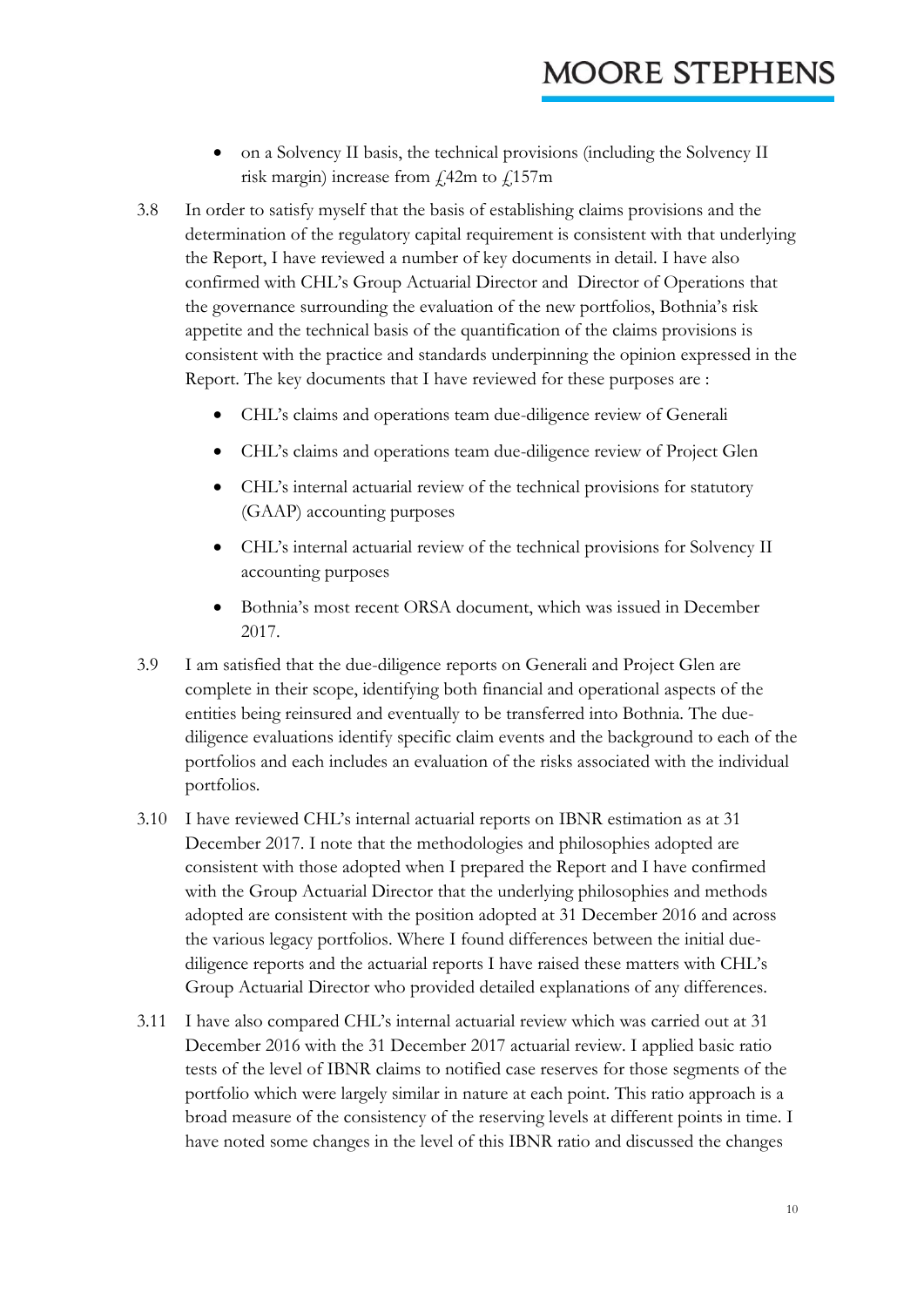with the Group Actuarial Director. I was advised that the primary drivers of change were :

- The Gibbon portfolio liabilities were subjected to further review in the third quarter of 2017, and I have reviewed the internal actuarial report which identified the changes to the portfolio and the rationale for the modification in reserve levels.
- Changes in certain IBNR levels for asbestos claims result from a better than expected claim development and higher levels of actuarial confidence in the projection methodologies. The rationale for this view is outlined in the internal actuarial reserve review as at 31 December 2017.
- <span id="page-10-0"></span>3.12 Having carried out a high-level comparative analysis and obtained satisfactory explanations with respect to the movements since the Report was produced, I am satisfied as to the consistency of the actuarial reserving approach. I also note that there is a high degree of commonality of the loss phenomena and classes of business in Generali and Project Glen with the existing Bothnia portfolio and this gives me further comfort that CHL and Bothnia have the experience and expertise to reasonably quantify the associated risks and to effectively administer the claims.
- <span id="page-10-1"></span>3.13 The risk profile of Bothnia has changed marginally since I issued the Report and it remains dominated by US asbestos liabilities. The chart below shows the proportionate composition of Bothnia's claims provisions before and after Generali and Project Glen.



<span id="page-10-2"></span>3.14 The most notable changes are the introduction of UK asbestos and Health hazard exposures These changes do not in my opinion expose the transferring AMIL and AMIC-UK to a materially different set of risks to the position set out in the Report.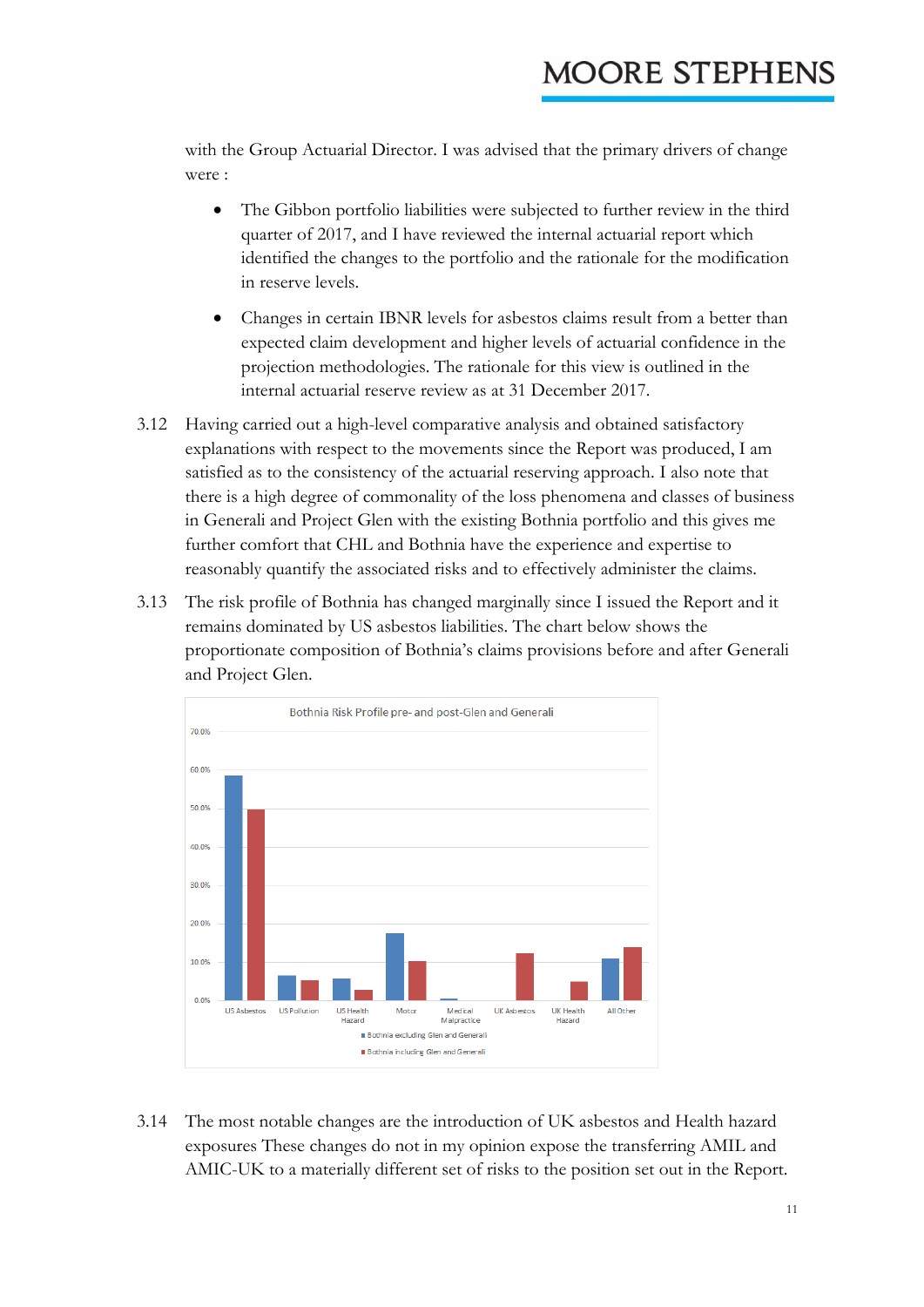- <span id="page-11-0"></span>3.15 In addition to the overall composition within the major classifications of claim types set out above, I have been advised by the CHL Group Actuarial Director that prior to the Generali and Glen transactions the largest 10 underlying insured exposures represented 28% of the reserves and that following the Generali and Glen transactions the largest 10 underlying insured exposures represent 14% of reserves and that the constituent members of the top-10 insureds has changed. Also, whilst there has been a slight movement in the mix of direct and reinsurance liabilities, which, in the event of an insolvency of Bothnia would affect the priority ranking of transferring policyholders of AMIL and AMIC-UK as creditors, I consider the effect to be too remote to be material to my overall opinion.
- 3.16 My conclusion from paragraphs [3.13,](#page-10-1) [3.14,](#page-10-2) and [3.15](#page-11-0) is that the set of risks to which the transferring AMIL and AMIC-UK policyholders become exposed has not been materially affected by the Generali and Glen transactions and that these transactions have not led to a concentration of risk in a smaller number of underlying insureds.
- 3.17 I have reviewed Bothnia's Solvency II balance sheet as at 31 December 2017. The production of the balance sheet and of the level of regulatory capital, the SCR, falls under the overall responsibility of CHL's Group Actuarial Director. I have not reproduced the detailed calculations but I have confirmed that the calculations have been performed using a consistent method to that adopted at 31 December 2016, taking account of any modifications to the Standard Formula in the intervening period. I described in paragraph 4.18 of the Report a feature of the SCR calculation that requires a separation of the regulatory capital calculation for segments of any portfolio of business which have specifically ear-marked funds within the overall balance sheet (Ring fenced Funds – "RFF"). Both the Generali and Project Glen transactions are currently subject to ear-marking of collateral as part of the security measures afforded the policyholders of these portfolios pending their final transfer into Bothnia and this is reflected in the regulatory capital calculations. The effect of the RFF adjustment in the short term is to reduce the Capital Ratio compared with the situation following the completion of the European transfers
- 3.18 In paragraphs 4.15 to 4.17 of the Report I outlined the manner in which the Solvency II Standard Formula is applied in order to determine the level of regulatory capital. I further discussed the appropriateness of the Standard Formula as a measure of the inherent risk of a mature portfolio in paragraph 7.37 of the Report. I noted that with respect to Bothnia, as a result of settlement agreements and other arrangements which lead to a capping of liabilities, the Standard Formula will tend to become less appropriate as the portfolio further matures - this is because its calibration is based on market-wide statistics rather than the niche market in which Bothnia operates. As may be noted in the chart at paragraph [3.13,](#page-10-1) the general makeup of the portfolio after the acquisition of Generali and Glen is similar to its composition prior to their acquisitions. UK Asbestos has a slightly different character to the US exposures in that it is made up of direct claims by individuals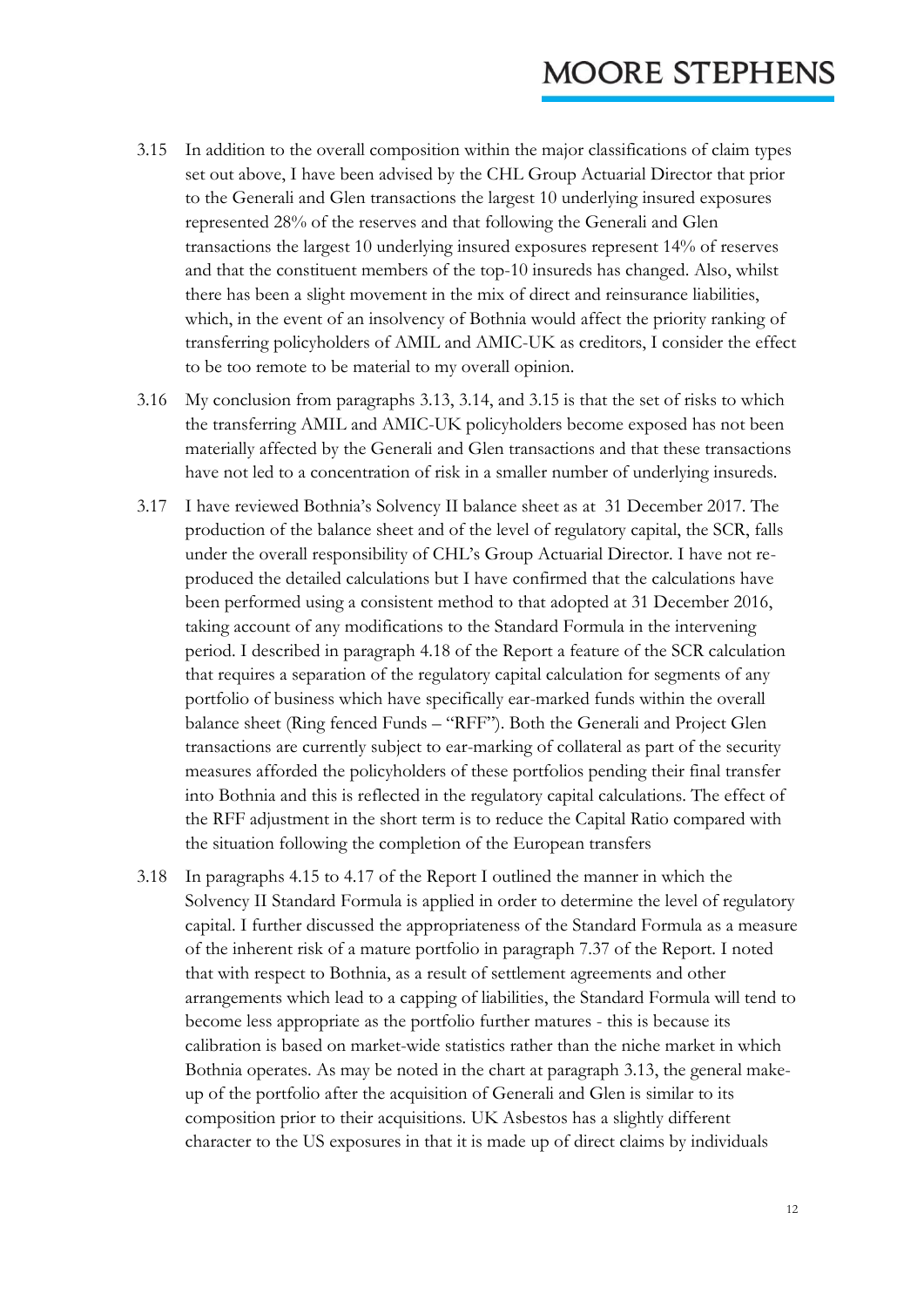suffering from occupational diseases (particularly mesothelioma<sup>1</sup>) who are claiming under employers' liability contracts. It is not possible for Bothnia to negotiate the settlement of these UK asbestos claims on the same commercial terms as are possible for the US exposures. This means that the reduction in the uncertainty achieved through capping and negotiation with respect to the US asbestos exposures will be less significant as these US exposures now make up a smaller percentage of the portfolio as a whole. The Standard Formula when applied to UK asbestos in isolation is unlikely to appropriately represent the risk profile of this category of claim. However having considered the risk profile from an overall portfolio perspective I do not consider the Standard Formula to be inappropriate at the moment and the changes in the business since I issued the Report do not, in my opinion, materially affect the appropriateness of the Standard Formula. Bothnia have considered the appropriateness of the standard formula as part of the ORSA process, and an examination was set out in Appendix 4 of the ORSA document produced in December 2017. The conclusion of Bothnia's evaluation was that the Standard Formula tended to give a more prudent view of the Solvency II portfolio capital requirement prior to Generali and Glen and that following these acquisitions the Standard Formula is considered not inappropriate. I have confirmed with the Group Actuarial Director that the continuing appropriateness of the Standard Formula is a focus of the CHL risk management process and that, should the risk profile exhibit characteristics which are materially out of line with the Standard Formula, then consideration will be given to determining regulatory capital on a more accurate basis.

- 3.19 To support Bothnia's business expansion, additional capital has been introduced since December 2016. The additional capital was introduced in December 2017 made up of the following :
	- Euro 17m of new Tier 1 capital. This was injected into Bothnia by CHL
	- Additional Tier 2 capital of Euro 24m in the form of subordinated debt issued to Cohen & Company
- 3.20 I have reviewed the overall terms of the subordinated debt based on information provided to me by CHL's Chief Financial Officer. Based on my wider experience of such financial instruments, I have not identified any unusual features that affect my overall opinion.
- <span id="page-12-0"></span>3.21 Bothnia's Capital Ratio on a Solvency II basis following the injection of additional capital and allowing for the effect of the ear-marking of funds is summarised below.

 $\overline{a}$ 

<sup>1</sup> Mesothelioma is a type of cancer that develops from the layer of tissue that covers many of the internal organs. The most common area affected is the lining of the lungs (pleural mesothelioma). Mesothelioma is generally associated with asbestos exposure and is invariably terminal within a few years of diagnosis.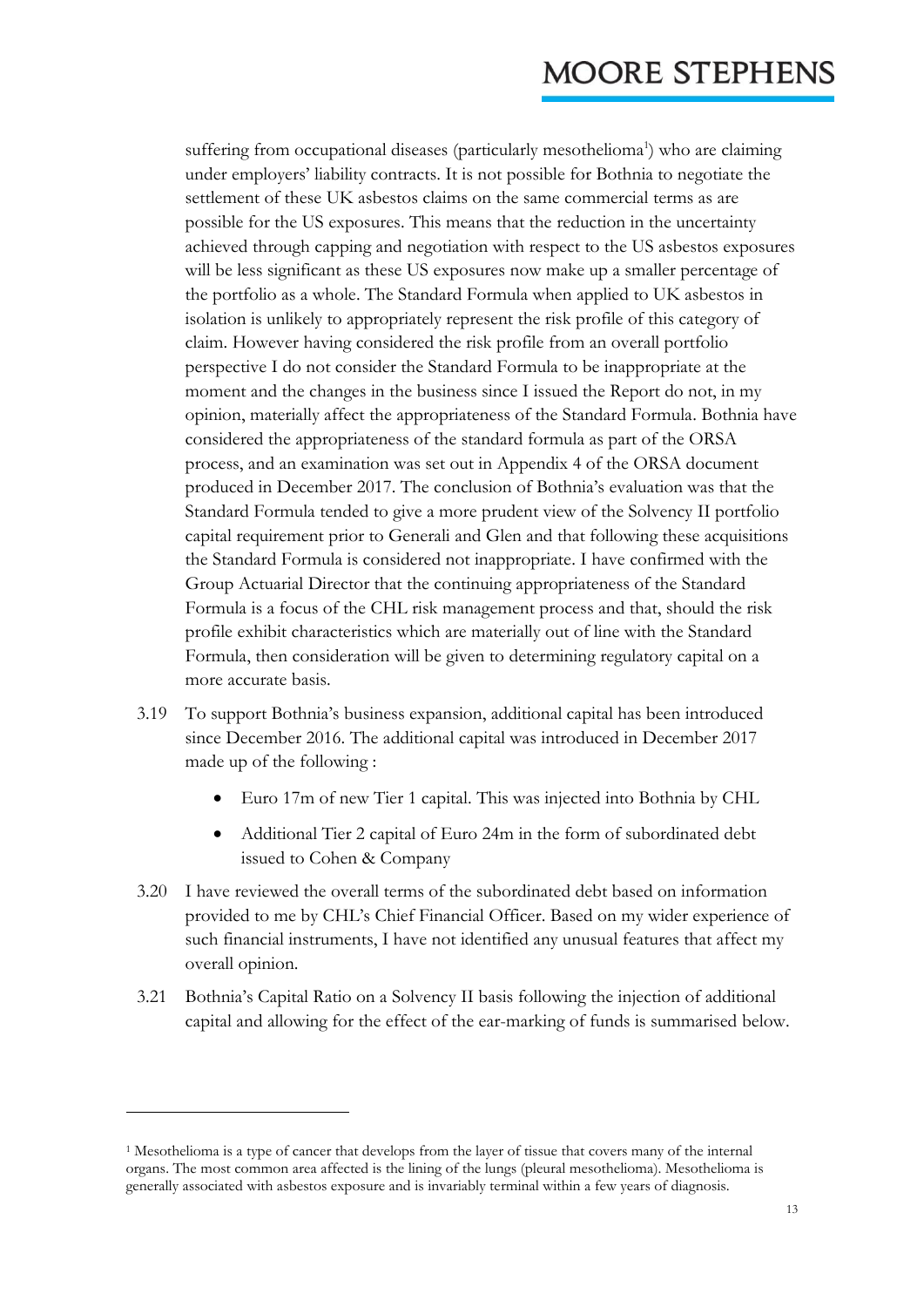<span id="page-13-1"></span>

| <b>GBP 000's</b>                        |                  |                  |                        |
|-----------------------------------------|------------------|------------------|------------------------|
|                                         | 31 December 2016 | 31 December 2017 | 31 December 2017       |
|                                         |                  | Year end Assets  | <b>Invested Assets</b> |
| <b>SCR</b>                              | 19,312           | 59,296           | 54,213                 |
| Available assets<br>(Solvency II basis) | 28,735           | 74,209           | 74,209                 |
| <b>Capital Ratio</b>                    | 149%             | 125%             | 137%                   |

**Table 2 : Comparative Capital Ratios**

- 3.22 In Table 2 I have shown the solvency II SCR and available assets as at 31 December 2017 on two bases. The "Year end Assets" basis is calculated based on the Solvency II balance sheet position as at 31 December 2017 but is not representative of the actual risk profile of the business due to the timing in the receipt of the premium by Bothnia in respect of the Generali and Glen reinsurances. The premiums were received as cash on 15 December 2017 for Glen and 28 December 2017 for Generali and Bothnia had insufficient time to invest the funds in line with its investment policy by year end. The cash was fully invested in line with the investment policy in February 2018. The "Invested asset" basis reflects the solvency position which is consistent with Bothnia's investment policy, and I consider this view to be a more correct representation of Bothnia's true solvency position going forwards; I have used this position as a reference point for forming my opinion on the financial strength of Bothnia and for the purpose of setting out stress tests in paragraph [3.24](#page-13-0) below. However, on either basis Bothnia remains more than sufficiently capitalised as at 31 December 2017 and my overall opinion is not affected by the differences in the solvency ratio calculations which arose due to the timing of the investment of the Generali and Glen reinsurance premiums.
- 3.23 The Capital Ratio at 31 December 2017 is lower than that shown in the Report and reflects the impact of the additional regulatory capital demands of Generali and Project Glen. CHL's Group Actuarial Director has carried out additional calculations of the Capital ratio as at 31 December 2017 on the assumption that the proposed transfers of AMIL, AMIC-UK, Glen and Generali were all completed, and on this basis, the Capital Ratio increases from 137% to 148%.
- <span id="page-13-0"></span>3.24 In the Report I examined the sensitivity of the regulatory capital requirement to a variety of stress scenarios in order to test the resilience of the balance sheet. For the Supplementary Report I have specified a further series of stresses which were performed by the actuarial department of CHL. The tests are in line with those of the Report, with slight variations. The stress tests are:
	- Stress test  $1 = A 20\%$  increase in technical provisions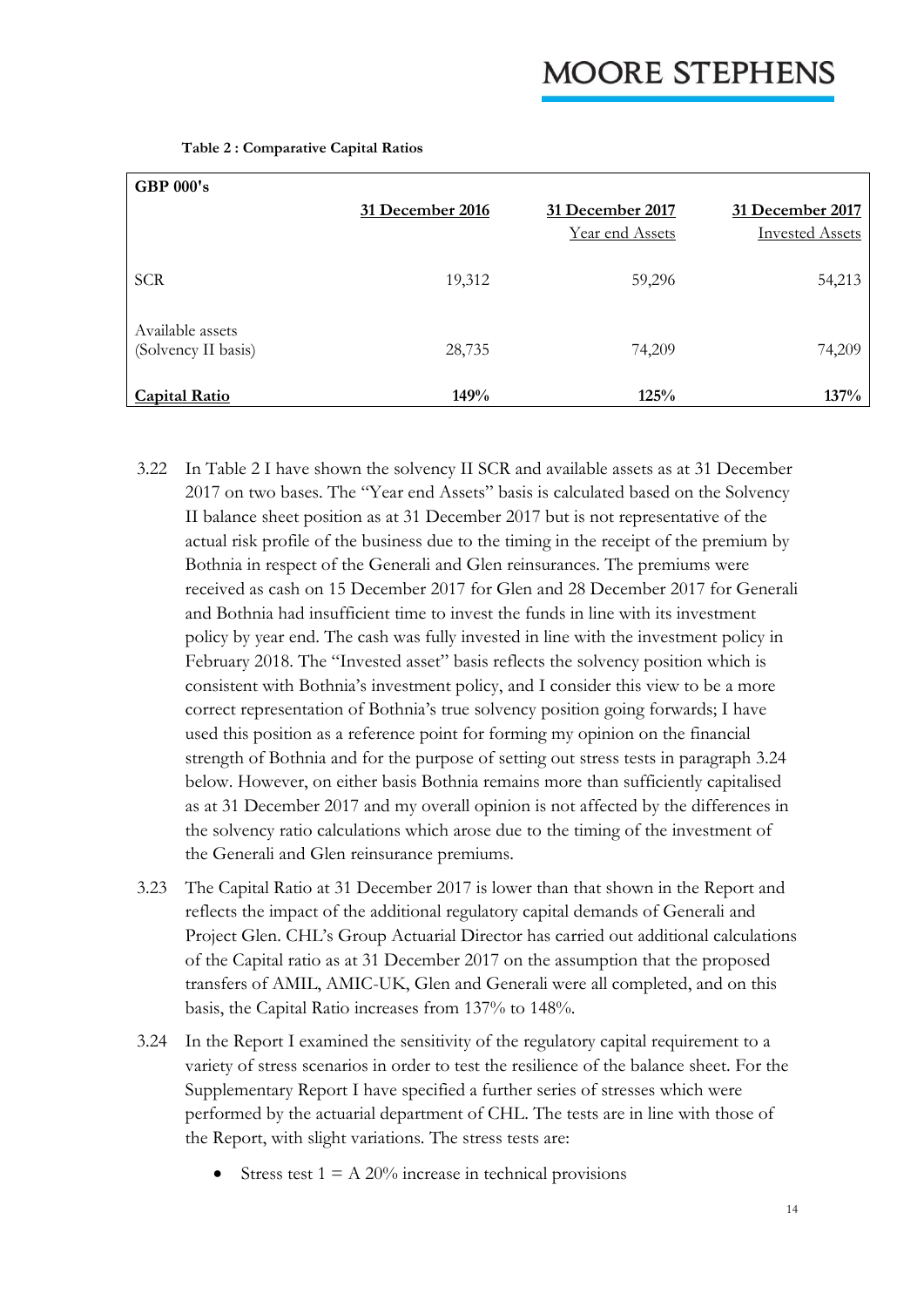- Stress test  $2 = A 10\%$  decrease in bond values
- Stress test  $3 = A$  one-step downgrade of all reinsurance counterparties

|  |  | Table 3 : Summary of Stress test impact on Solvency II capital |  |
|--|--|----------------------------------------------------------------|--|
|  |  |                                                                |  |

| <b>GBP 000's</b>       | <b>Base Case</b> | Stress test 1 | Stress test 2 | Stress test 3 |
|------------------------|------------------|---------------|---------------|---------------|
| <b>Solvency II SCR</b> | 54,213           | 66,049        | 53,654        | 55,267        |
| <b>Solvency II MCR</b> | 17,672           | 21,206        | 17,672        | 17,672        |
| Own Funds              | 74,209           | 45,176        | 53,380        | 74,115        |
| Capital ratio          | 137%             | 68%           | $99\%$        | 134%          |

Notes :

- Stress test 1
	- o This leads to a breach of the SCR. This reflects the fact that the dominant risk is the reserving risk. This result is consistent with the similar test of the Report.
- Stress test 2
	- o There is a minor breach of the SCR. This reflects the fact that bonds are a significant component of the investment portfolio.
- Stress test 3
	- o The portfolio is relatively insensitive to reinsurance counterparty risk. This reflects the fact that Bothnia has a relatively low level of third party reinsurance and the majority is highly rated.
- 3.25 In addition to the above scenarios which reflect the impact on both the regulatory capital requirement and the own funds, CHL have carried out two reverse-stress tests which illustrate the extent of an adverse variation sufficient to exhaust the current SCR. The conclusion of the reverse-stress tests are :
	- Technical provisions would have to deteriorate by 41% to exhaust the SCR
	- A decline in the bond portfolio of 26% would similarly exhaust the SCR
- 3.26 The results of the stress tests and reverse stress tests are consistent with the composition of the portfolio and in my view do not represent a material commercial risk to the Transferring Policyholders. Stress test 1 reflects a scenario in which the technical provisions are under-stated by 20% across the board and in this case the consequence is a material breach in the SCR, with the capital ratio falling to 68% whereas in the Report this stress resulted in a capital ratio of 99%, a marginal breach. The difference in these results reflects the fact that following the acquisition of Generali and Glen, the technical provisions are higher in relation to the available assets than before, and the base capital ratio is now lower than the position in the Report. I applied the 20% stress in order to have a common reference point with the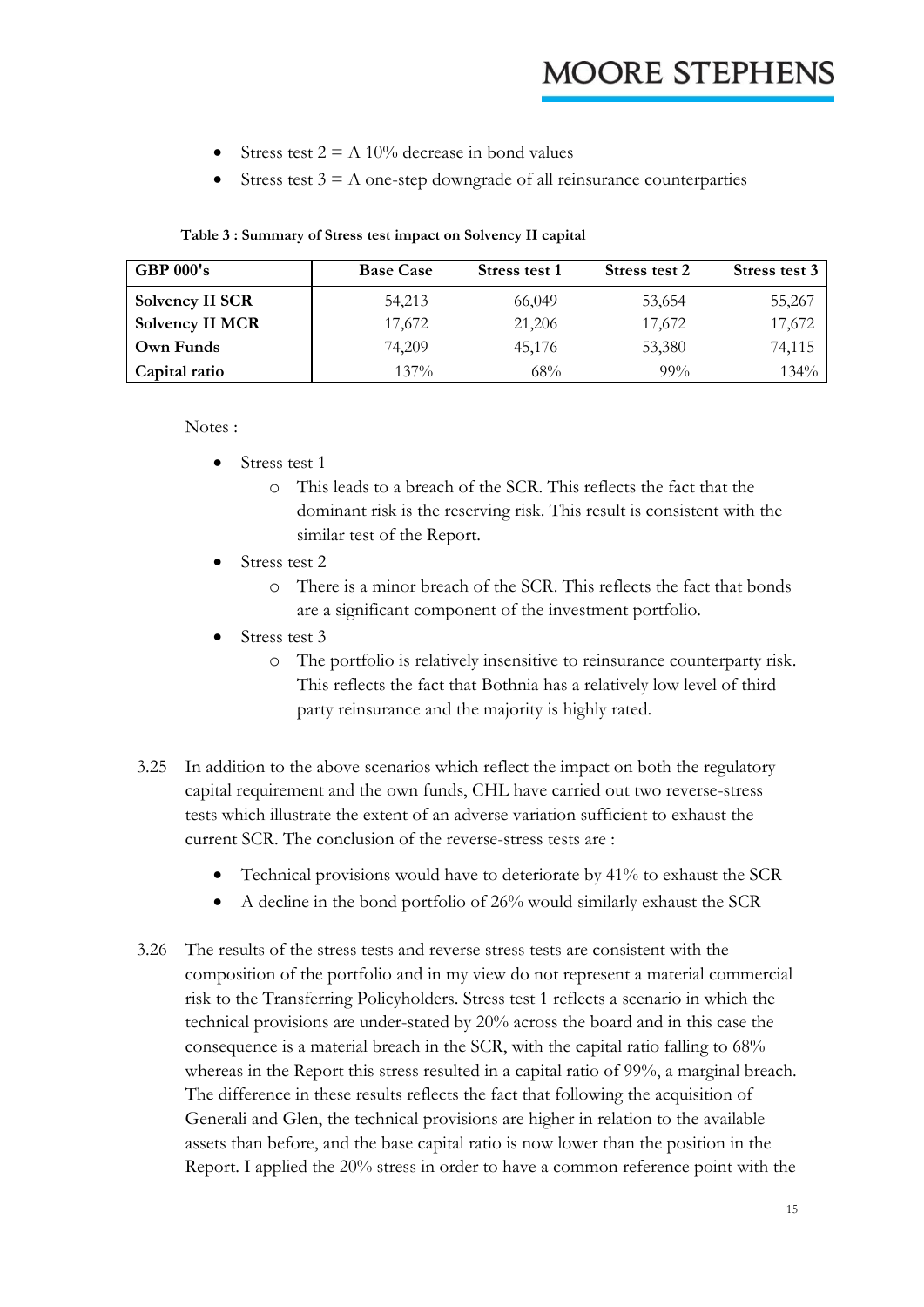Report, but with a larger and more diverse set of risks (as illustrated in paragraph [3.15\)](#page-11-0), the statistical likelihood of an across the board under-provisioning at the same level is now reduced, meaning that the 20% stress in the current portfolio is more extreme than was the case shown in the Report. In paragraph 7.39 of the Report I noted that I considered a 20% under-provisioning to be highly unlikely, my opinion has not changed because of the greater spread of risks that now exist and the processes which Bothnia and CHL apply in evaluating the portfolio. In the event of a breach in the SCR the ORSA contemplates the possibility of requiring additional capital and states that in such circumstances contingency plans to raise funds and mitigate further risk would be implemented.

- 3.27 I have examined Bothnia's ORSA report which was issued in December 2017, but which was substantially based on data at the end of June 2017. The ORSA sets the broader framework for risk management, the requirement for capital under varying business scenarios and Bothnia's capital planning and provisioning strategy. I have reviewed the risk appetite statements set out in both the 2016 and 2017 ORSA documents and note that there are no material changes in the risk appetites associated with the key risks, including acquisition risk and investment risk. The ORSA included forecast values for both Generali and Project Glen with a 3-year forward view of Bothnia's portfolio. The scope and content of the ORSA report is, in my opinion of a high quality and the forecast Capital Ratios in the ORSA are inline with the 31 December 2017 Solvency II capital items shown in [Table 2](#page-13-1) . FIN-FSA has acknowledged receipt of the ORSA documents and has not provided additional feedback to Bothnia. In paragraph 8.2 of the Report, I noted that Bothnia was expecting further feedback from FIN-FSA on its 2016 ORSA, I have confirmed with the Managing Director of Bothnia that no further feedback has been received.
- 3.28 Bothnia is subject to Finnish insurance regulations. These regulations require Finnish insurance companies to maintain an Equalisation Provision, this is an additional financial safety measure and restricts the ability of insurance companies to distribute surplus funds as dividends. I referred to this in the Report at paragraph 7.32 and in Appendix 5. I have been informed by Bothnia's Finnish appointed actuary that there have been certain technical changes to the basis of calculation of the Equalisation Provision. I have reviewed, at a high level, the changes relative to the position as at the date of the Report and based on my evaluation, I am satisfied that these changes are not material to my opinion and have no impact on the Capital Ratios of [Table 2.](#page-13-1)
- 3.29 Based on the above review, I am satisfied that Bothnia is more than sufficiently capitalised and that the opinion expressed in the Report remains valid.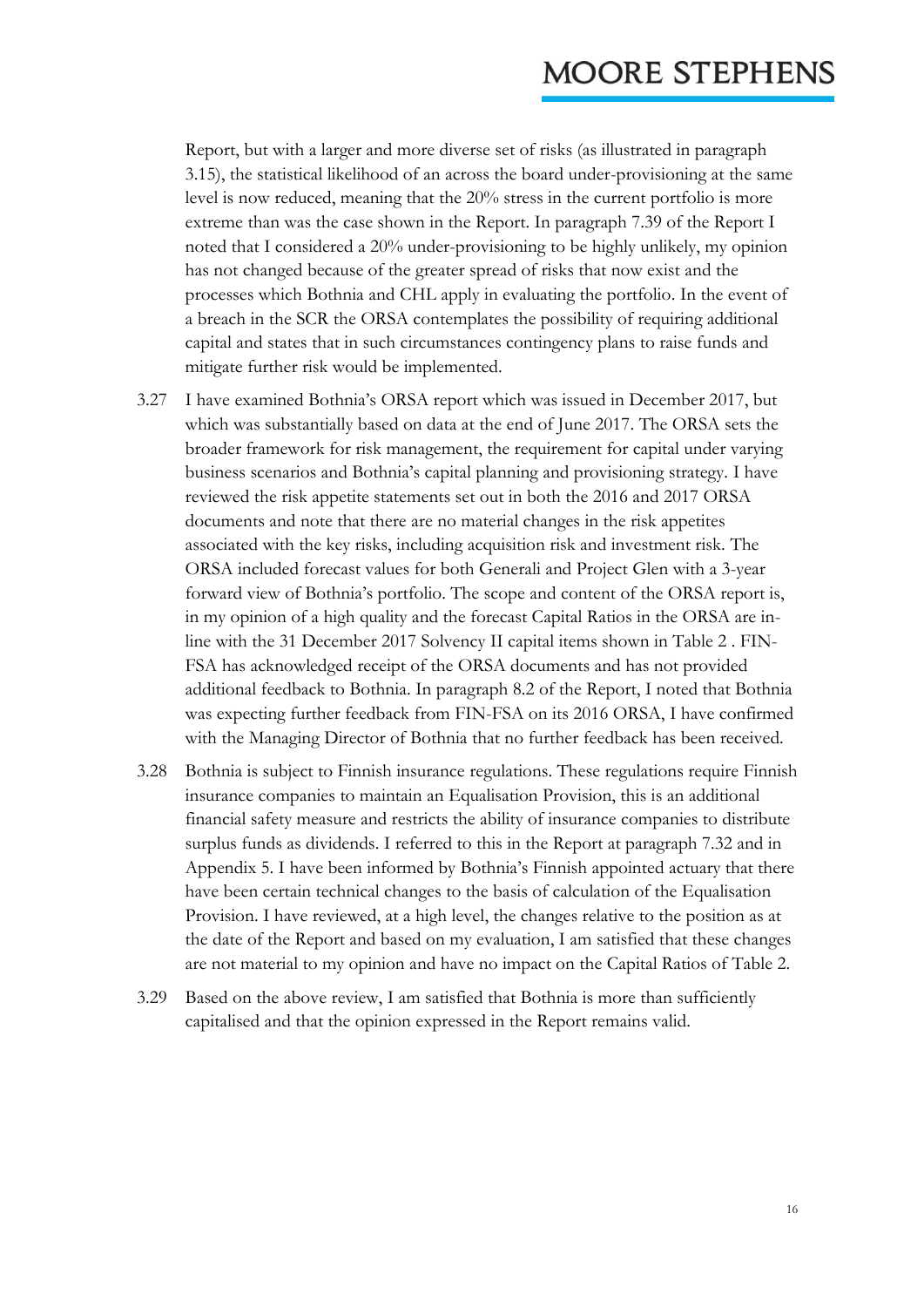#### <span id="page-16-0"></span> $\overline{4}$ . **CONSIDERATIONS OF A WIDER NON-FINANCIAL NATURE**

#### Change of Regulator, policyholder safety nets and tax considerations

4.1 In section 8 of the Report I identified a number of considerations other than purely quantitative aspects of balance sheet security. These matters included amongst other things the implications of a change in regulator (i.e. for AMIL and AMIC-UK policies moving from the PRA and FCA to FIN-FSA), the financial safety nets available under the FSCS and policyholder rights under FOS and taxation considerations. With respect to these matters I am satisfied that there are no changes to the circumstances prevailing when the Report was issued.

### Solvency II compliance

- 4.2 I noted in paragraph 8.2 of the Report that Bothnia was compliant with the requirements of Solvency II, whereas both AMIL and AMIC-UK have taken minimal action towards compliance. I have confirmed with Willkie Farr & Gallagher (UK) LLP that since the date of the Report, no further material action has been taken by AMIC-UK and AMIL with respect to Solvency II compliance.
- 4.3 In forming my opinion on the merits of the Transfers, I viewed the position pragmatically since neither AMIL nor AMIC-UK has any notified policyholder liabilities. If the Transfers are effected, then for both AMIL and AMIC-UK policyholders, any current Solvency II related regulatory breach is inconsequential, since the burden of compliance will fall to Bothnia.
- 4.4 If the Transfers are not effected, then any Solvency II regulatory burden will remain with AMIC-UK and AMIL, potentially leading to extensive additional costs which are unlikely to be met due to the impaired financial condition of AMIC-ILQ.
- 4.5 On the matter of Solvency II compliance, the opinion expressed in paragraph 8.2 of the report is unchanged, namely that the Transfers have no impact on the existing Bothnia policyholders and have a positive outcome on any policyholder obligations that may arise in respect of AMIL and AMIC-UK in the future.

### Policyholder communications

- 4.6 I have confirmed with CHL's Director of Operations that the policyholder communication strategy set out in paragraph 8.12 of the Report was implemented. I have been provided with the communication log in relation to the Transfers. The log appears to be complete and fully maintained, but it is clear that a substantial proportion of policyholders have been liquidated or otherwise ceased trading.
- 4.7 I have been told that, to date, no objections to the Scheme have been received and I am satisfied that the communication has been carried out as completely and diligently as possible.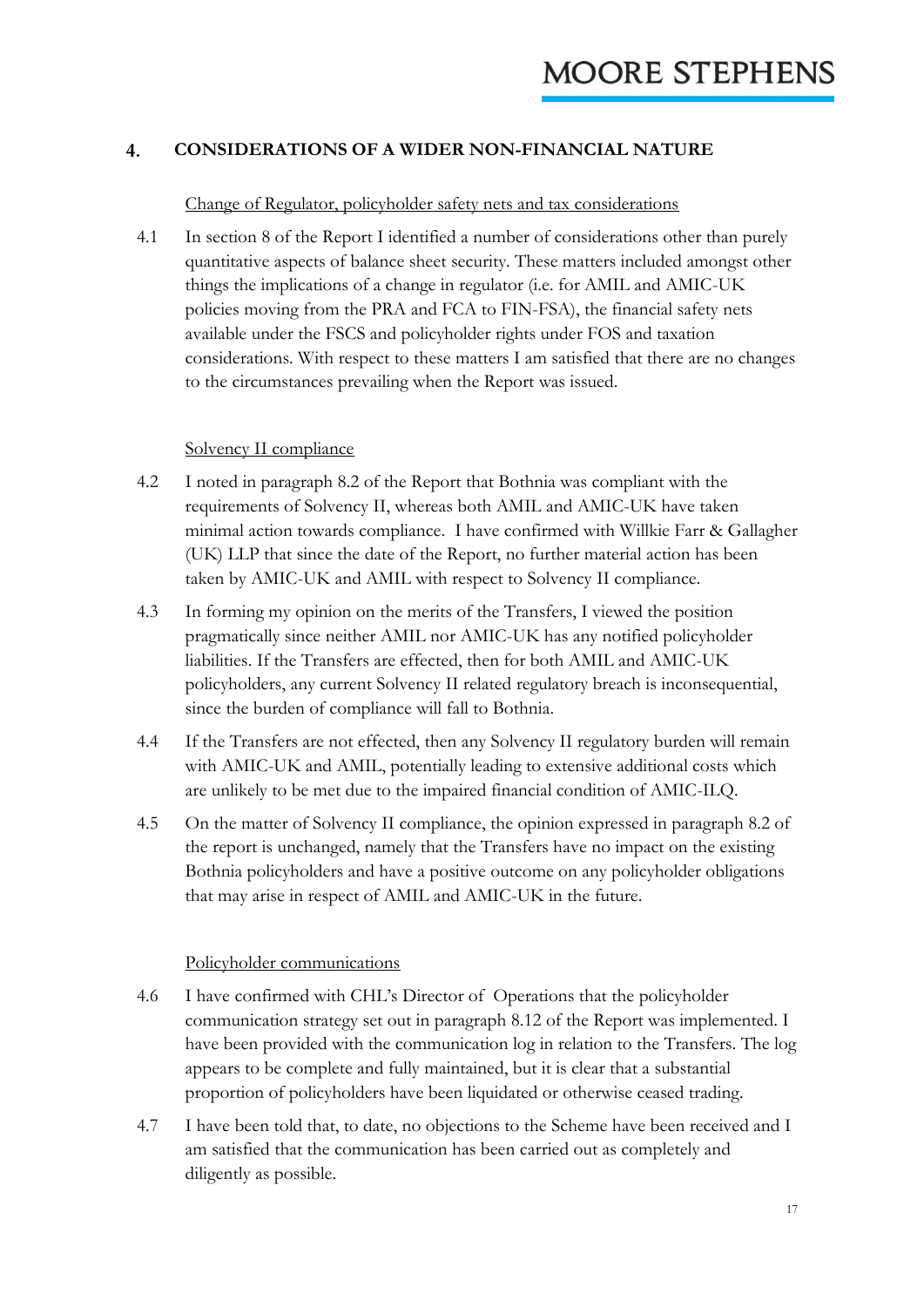### Resources and standards of service

- 4.8 I have attended CHL's London offices and noted that the staff resources have been expanded.
- 4.9 I discussed the additional staffing resource requirements of the enlarged Bothnia portfolio with the Director of Operations, who confirmed that staffing resources are tailored to meet Bothnia's requirements in response to changes in the scale and complexity of the business. The Director of Operations confirmed that resource levels are being maintained at a level consistent with the requirements of the enlarged business and that between October 2017 and March 2018 CHL's staff level has grown by 15%, primarily in the claims and actuarial Departments.
- 4.10 I have concluded that there is no material change to the expected standards of policyholder service.

### General Data Protection Regulation ("GDPR")

- 4.11 GDPR is a regulation by which the European Parliament, the Council of the European Union and the European Commission intend to strengthen and unify data protection for all individuals within the EU. All businesses are required to comply with the regulation by 25 May 2018.
- 4.12 I have confirmed with the Director of Operations that Bothnia and CHL are fully aware of the requirements of GDPR and I have been provided with CHL's strategy for complying with GDPR and details of the senior management forming CHL's internal working group on this matter.
- 4.13 CHL have further confirmed to me that the guidelines issued by the Information Commissioner's Office on the key stages of meeting the requirements are being followed.

#### Brexit

- 4.14 I provided some background to Brexit in paragraph 8.13 of the Report and noted that the eventual impact of Brexit is highly uncertain. However the Transferee will remain in the EU and this means that following the Transfers the policyholders of both AMIL and AMIC-UK will experience continuity with respect to the regulatory capital requirement regime to which they are currently subject and as such are immunised from any changes which Brexit may produce.
- 4.15 There have been no developments since I wrote the Report that have caused me to alter my opinion that Brexit will not materially alter the expected effects (if any) of the proposed Transfers on the security of the benefits or the standards of policy servicing experienced by the Transferring Policyholders.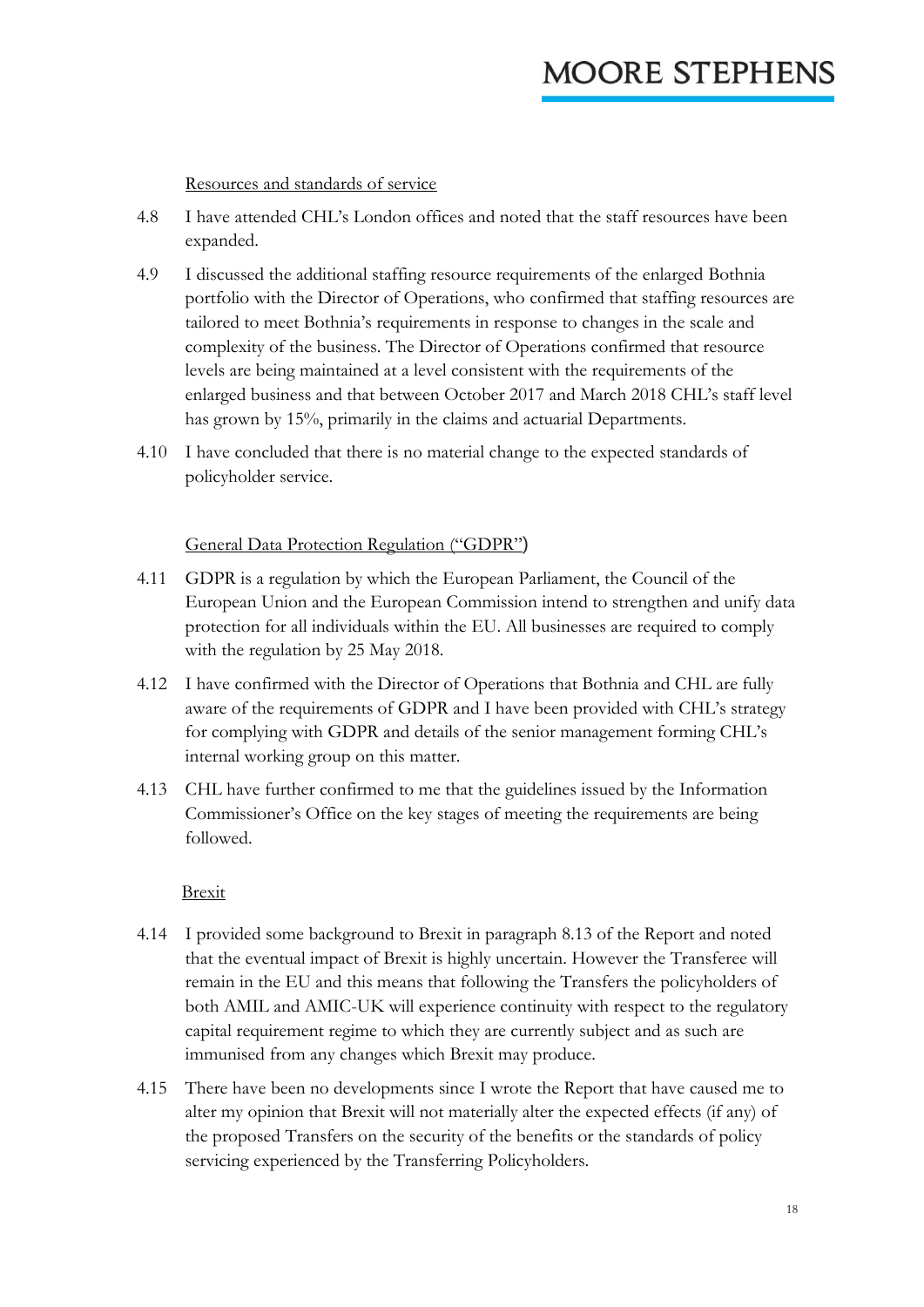#### <span id="page-18-0"></span>5. **CONCLUSIONS**

#### Confirmation of Opinion

5.1 I have further considered the effect of the proposed Transfers on the policyholders of AMIC-UK, AMIL, AMIC-ILQ and Bothnia in the light of the Additional Information made available to me since the date of the Report. I confirm that my overall opinion and conclusions as set out in Section 9 of the Report are unchanged.

#### Duty to the Court

5.2 As required by Part 35 of the Civil Procedure Rules, I hereby confirm that I understand my duty to the Court and have complied with that duty and that I am aware of and have complied with the requirements of Part 35 of the Civil Procedure Rules, of Practice Direction 35 which supplements Part 35 of the of the Civil Procedure Rules, and of the Guidance for the Instruction of Experts in Civil Claims 2014.

#### Statement of truth

5.3 I confirm that, insofar as the facts stated in this Supplementary Report are within my own knowledge, I have made clear which they are and I believe them to be true, and that the opinions I have expressed represent my true and complete professional opinion.

arver

Dewi James FIA Moore Stephens LLP

30 April 2018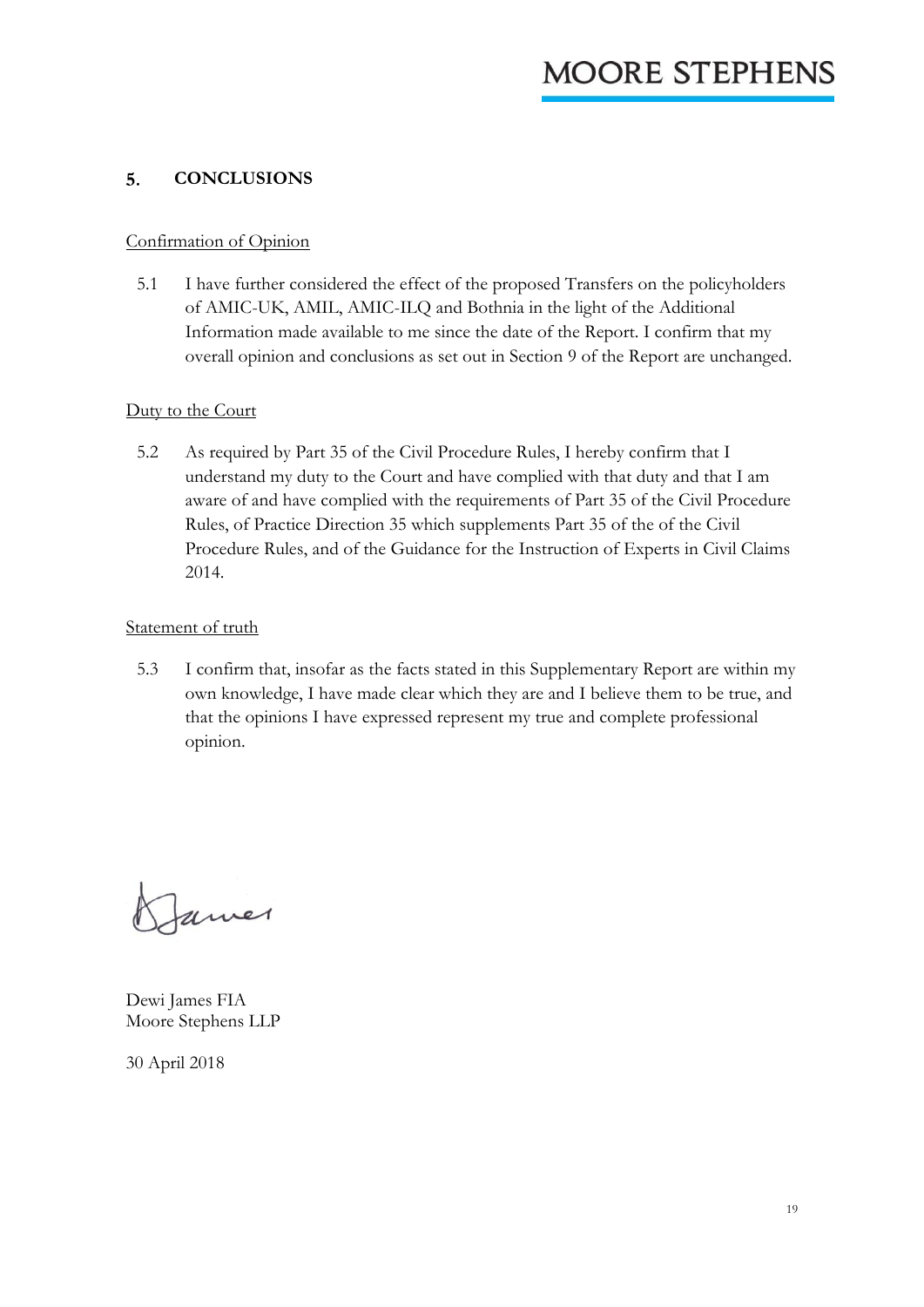### **Appendix 1 – Definitions**

| Additional<br>Information  | Financial and other information provided by and in respect of the Parties since the drafting of the Report.                                                                                                                                                                                                                                                                                                                                                                                              |  |  |  |
|----------------------------|----------------------------------------------------------------------------------------------------------------------------------------------------------------------------------------------------------------------------------------------------------------------------------------------------------------------------------------------------------------------------------------------------------------------------------------------------------------------------------------------------------|--|--|--|
| AMIC-ILQ                   | Atlantic Mutual Insurance Company - in liquidation. The parent company of AMIL and AMIC-UK.<br>Originally established in 1842, formal liquidation commenced on 27 April 2011 in New York.                                                                                                                                                                                                                                                                                                                |  |  |  |
| <b>AMIC-UK</b>             | The UK branch of Atlantic Mutual Insurance Company.                                                                                                                                                                                                                                                                                                                                                                                                                                                      |  |  |  |
| AMIL                       | Atlantic Mutual International Limited.                                                                                                                                                                                                                                                                                                                                                                                                                                                                   |  |  |  |
| APH                        | Asbestos, pollution and health hazard.                                                                                                                                                                                                                                                                                                                                                                                                                                                                   |  |  |  |
| Bothnia                    | Bothnia International Insurance Company Limited, a subsidiary of CHL.                                                                                                                                                                                                                                                                                                                                                                                                                                    |  |  |  |
| <b>Brexit</b>              | "Brexit" is an abbreviation of "British Exit" which refers to the impending exit of the UK from the<br>European Union, following the referendum on continuing membership held in the UK in June 2016.                                                                                                                                                                                                                                                                                                    |  |  |  |
| Capital Ratio              | The ratio of Available Capital to Requirement Capital. This is a measure of the capital strength of the<br>insurer – the higher the ratio, the stronger the company.                                                                                                                                                                                                                                                                                                                                     |  |  |  |
| <b>CHL</b>                 | Compre Holdings Limited.                                                                                                                                                                                                                                                                                                                                                                                                                                                                                 |  |  |  |
| Compre Group               | A collective term for CHL and its direct and indirect subsidiaries.                                                                                                                                                                                                                                                                                                                                                                                                                                      |  |  |  |
| <b>Effective Date</b>      | The date on which the Transfers shall become operative.                                                                                                                                                                                                                                                                                                                                                                                                                                                  |  |  |  |
| <b>FCA</b>                 | The Financial Conduct Authority ("FCA") is the UK regulatory agency that focuses on the regulation of<br>conduct by retail and wholesale financial services firms. The FCA operates as part of the regulatory<br>framework implemented under the Financial Services Act 2012.                                                                                                                                                                                                                            |  |  |  |
| <b>FIN-FSA</b>             | The Financial Supervisory Authority of Finland ("FIN-FSA") is the authority for supervision of Finland's<br>financial and insurance sectors. The entities supervised by the authority include banks, insurance and<br>pension companies as well as other companies operating in the insurance sector, investment firms, fund<br>management companies and the Helsinki Stock Exchange. It operates administratively in connection with<br>the Bank of Finland, but is independent in its decision-making. |  |  |  |
| <b>FOS</b>                 | FOS provides private individuals and micro enterprises with a free independent service for resolving<br>disputes with financial services companies, including insurers. In the context of insurance, the policy in<br>connection with which the dispute arises must be or have been administered from within the UK,<br>although the claimant does not have to be based in the UK.                                                                                                                       |  |  |  |
| <b>FSCS</b>                | The FSCS, established under FSMA is described as a "statutory fund of last resort" and is intended to<br>provide compensation to customers of authorised financial services firms in the event of their insolvency.                                                                                                                                                                                                                                                                                      |  |  |  |
| <b>FSMA</b>                | Financial Services and Markets Act 2000, as amended, the legislation under which transfers of UK<br>(re)insurance business between (re)insurance undertakings is governed.                                                                                                                                                                                                                                                                                                                               |  |  |  |
| FSMA Report                | A report on the terms of a transfer under Part VII of FSMA, to be prepared by an independent person.<br>The FSMA Report is required in order that the Court may properly assess the impact of the proposed<br>transfer, including the effect on the policyholders of the insurance companies in question.                                                                                                                                                                                                |  |  |  |
| GAAP                       | Generally accepted accounting principles ("GAAP") form the standard framework of guidelines for<br>financial accounting used in any given jurisdiction.                                                                                                                                                                                                                                                                                                                                                  |  |  |  |
| <b>IBNR</b> reserves       | These are reserves in respect of claims which relate to claim events that have occurred before the<br>valuation date but which were still to be reported to the insurer as at that date. For the purposes of this<br>Report they also include reserves in respect of any perceived shortfall between the projected ultimate<br>costs and the case estimates for claims already notified.                                                                                                                 |  |  |  |
| Independent<br>Expert      | The Independent Expert prepares the FSMA Report and provides it to the Court in order that it may<br>properly assess the impact of the proposed transfer, including the effect on the policyholders of the<br>insurance companies in question. In the case of the Transfers, I have been appointed as the Independent<br>Expert.                                                                                                                                                                         |  |  |  |
| Independent Peer<br>Review | Work Review undertaken by one or more individual(s) who is, or are, not otherwise involved in the work<br>in question and who would have had the appropriate experience and expertise to take responsibility for<br>the work themselves.                                                                                                                                                                                                                                                                 |  |  |  |
| <b>IVASS</b>               | Istituto per la vigilanza sulle assicurazioni, translated as Italian Institute for the Supervision of Insurance.<br>This is the Italian insurance supervisory authority, an independent authority responsible for supervising<br>and regulating all insurance business in Italy                                                                                                                                                                                                                          |  |  |  |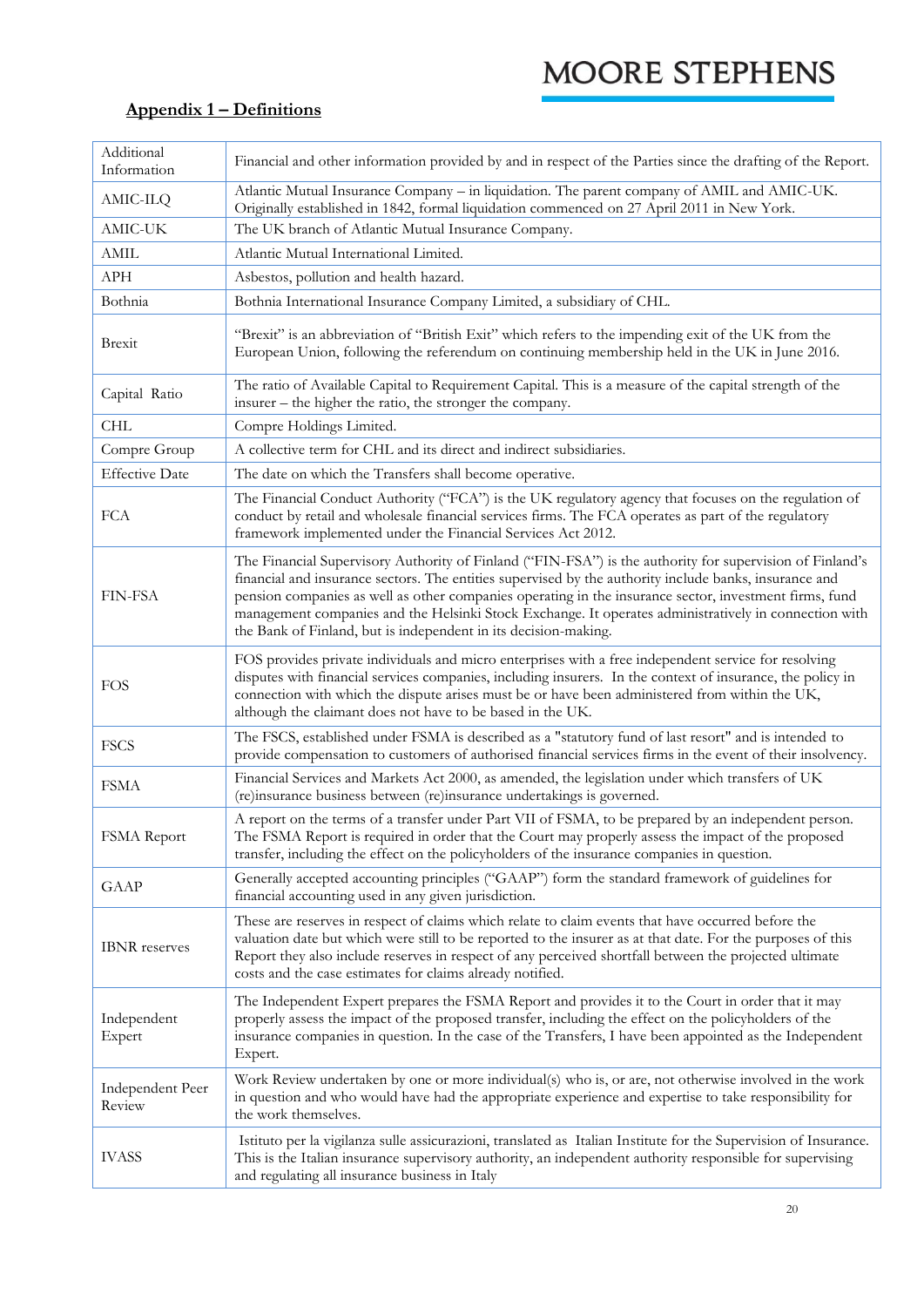| $\ensuremath{\mathsf{NYLB}}$    | New York Liquidation Bureau, a body formed under New York legislature to carry out the responsibilities<br>of the Superintendent of Financial Services as Receiver.                                                                                                                                                                                                                                                                        |
|---------------------------------|--------------------------------------------------------------------------------------------------------------------------------------------------------------------------------------------------------------------------------------------------------------------------------------------------------------------------------------------------------------------------------------------------------------------------------------------|
| <b>ORSA</b>                     | The Own Risk Solvency Assessment ("ORSA") is a fundamental set of processes under Solvency II<br>constituting a tool for decision-making and strategic analysis. It aims to assess, in a continuous and<br>prospective way, the overall solvency needs related to the specific risk profile of the insurance company.                                                                                                                      |
| Own Funds                       | In Solvency II terminology, the amount of capital or excess assets of an insurance company. Own funds<br>are divided into basic own funds and ancillary own funds (e.g. unpaid share capital), which require<br>regulatory approval.                                                                                                                                                                                                       |
| <b>PRA</b>                      | The Prudential Regulation Authority ("PRA") is part of the Bank of England and carries out the<br>prudential regulation of financial firms in the UK, including banks, investment banks, building societies<br>and insurance companies. The PRA operates as part of the regulatory framework implemented under the<br>Financial Services Act 2012.                                                                                         |
| Reinsurance                     | An arrangement with another insurer whereby risks are shared (or passed on). If reinsurance is termed as<br>being "inwards" then the reinsurer in question has accepted risk; if reinsurance is termed as being<br>"outwards" then the (re)insurer has itself transferred risk to a reinsurer.                                                                                                                                             |
| Required Capital                | The amount of capital an insurer must hold in order to meet its regulatory capital requirements (for<br>example the SCR).                                                                                                                                                                                                                                                                                                                  |
| <b>RFP</b>                      | Ridgewell, Fox & Partners (Underwriting Management) Limited, on behalf of which RFP underwrote<br>reinsurance business.                                                                                                                                                                                                                                                                                                                    |
| <b>SCR</b>                      | The Solvency Capital Requirement under Solvency II is the amount of capital required to ensure<br>continued solvency over a one-year trading time frame with a likelihood of 99.5%.                                                                                                                                                                                                                                                        |
| Solvency II                     | The system for establishing (among other things) minimum capital requirements for EU (re)insurers<br>under the Solvency II Directive 2009/138/EC.                                                                                                                                                                                                                                                                                          |
| Standard Formula                | The name used to describe the basis and methodology for determining the SCR for most insurance<br>companies subject to Solvency II. It consists of a series of risk-loadings and correlative factors which are<br>applied to different financial elements of the financial statements.                                                                                                                                                     |
| Supplementary<br>Report         | References to "the Supplementary Report" refer to this report.                                                                                                                                                                                                                                                                                                                                                                             |
| Technical<br>Provisions         | Liabilities determined for regulatory purposes. In particular, the provisions for the ultimate costs of<br>settling all claims arising from events which have occurred up to the balance sheet date, including<br>provision for claims incurred but not yet reported, less any amounts paid in respect of these claims; plus<br>the provisions for future claims (and premiums) arising on unexpired periods of risk.                      |
| The Court                       | The High Court of Justice of England and Wales.                                                                                                                                                                                                                                                                                                                                                                                            |
| The Report                      | The report entitled "Scheme report for the transfer of policies pursuant to The Financial Services and<br>Markets Act 2000 from Atlantic Mutual International Limited to Bothnia International Insurance<br>Company Limited, and from Atlantic Mutual Insurance Company (UK Branch) of Atlantic Mutual<br>Insurance Company (in liquidation) to Bothnia International Insurance Company Limited". The Report<br>was dated 16 October 2017. |
| Transferee                      | The insurer to which business is being transferred - in the case of the Transfers this is Bothnia.                                                                                                                                                                                                                                                                                                                                         |
| Transferors                     | The insurers from which business is being transferred - in the case of the Transfers these are AMIC-UK<br>and AMIL.                                                                                                                                                                                                                                                                                                                        |
| Transferring<br>Assets          | The assets to be transferred to Bothnia under the Transfers                                                                                                                                                                                                                                                                                                                                                                                |
| Transferring<br><b>Business</b> | The business being transferred under the Transfers                                                                                                                                                                                                                                                                                                                                                                                         |
| Transferring<br>Policyholders   | The policyholders of the Transferring Business.                                                                                                                                                                                                                                                                                                                                                                                            |
| Transfers                       | I refer to these proposed insurance business transfers as "the Transfers" or "the Transfer"                                                                                                                                                                                                                                                                                                                                                |